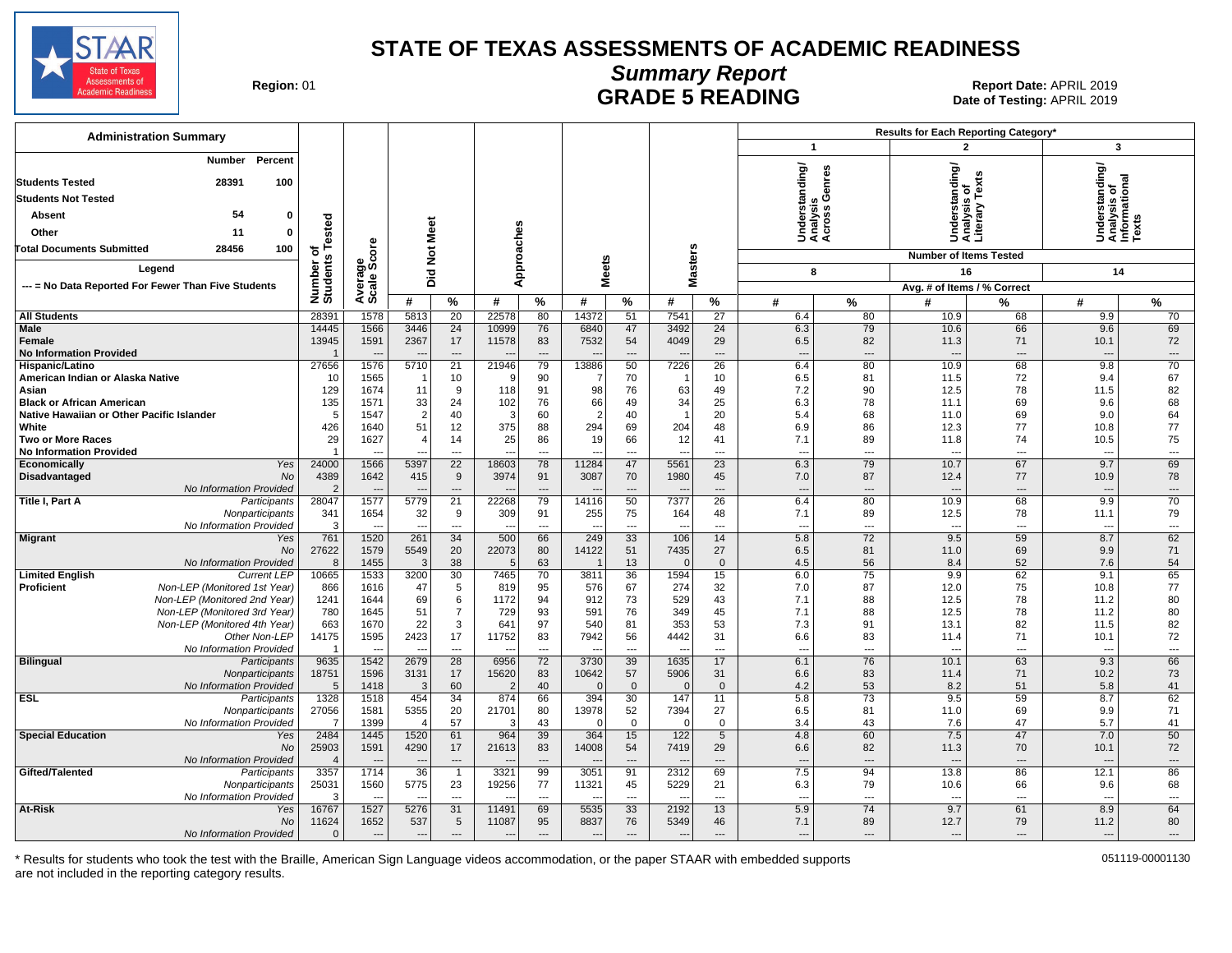

**Summary Report**

Region: 01 **Region: 01 CRADE 5 MATHEMATICS Date of Testing: APRIL 2019 Report Date: APRIL 2019** Date of Testing: APRIL 2019

| <b>Administration Summary</b>                               |                                   |                        |                          |                          |                |                      |              |                |                          |                | Results for Each Reporting Category' |                                |                                  |                                                |                                 |                      |                                                        |                                |
|-------------------------------------------------------------|-----------------------------------|------------------------|--------------------------|--------------------------|----------------|----------------------|--------------|----------------|--------------------------|----------------|--------------------------------------|--------------------------------|----------------------------------|------------------------------------------------|---------------------------------|----------------------|--------------------------------------------------------|--------------------------------|
|                                                             |                                   |                        |                          |                          |                |                      |              |                |                          |                | $\mathbf{1}$                         |                                | $\overline{2}$                   |                                                | 3                               |                      | 4                                                      |                                |
| Percent<br>Number<br><b>Students Tested</b><br>30182<br>100 |                                   |                        |                          |                          |                |                      |              |                |                          |                | Numerical<br>Representations         | and<br>Relationships           |                                  | Computations<br>and Algebraic<br>Relationships | ъ<br>Ĕ                          | ã                    | Data Analysis<br>and Personal<br>Financial<br>Literacy |                                |
| <b>Students Not Tested</b>                                  |                                   |                        |                          |                          |                |                      |              |                |                          |                |                                      |                                |                                  |                                                | metry<br>surem                  |                      |                                                        |                                |
| 42<br>Absent<br>$\Omega$                                    |                                   |                        |                          |                          |                |                      |              |                |                          |                |                                      |                                |                                  |                                                |                                 |                      |                                                        |                                |
| Other<br>$\Omega$<br>7                                      | ested                             |                        |                          |                          |                |                      |              |                |                          |                |                                      |                                |                                  |                                                | ទី ទី<br>ŌΣ                     |                      |                                                        |                                |
| 30231<br>100<br><b>Total Documents Submitted</b>            |                                   | <b>ore</b>             | Not Meet                 |                          | Approaches     |                      |              |                |                          |                |                                      |                                |                                  |                                                |                                 |                      |                                                        |                                |
|                                                             | ৳<br>w                            |                        |                          |                          |                |                      | <b>Meets</b> |                | <b>Masters</b>           |                |                                      |                                |                                  |                                                | <b>Number of Items Tested</b>   |                      |                                                        |                                |
| Legend                                                      |                                   |                        | Ъï                       |                          |                |                      |              |                |                          |                | 6                                    |                                | 17                               |                                                | 9                               |                      | 4                                                      |                                |
| --- = No Data Reported For Fewer Than Five Students         | Number<br>Students                | Average<br>Scale Scc   |                          |                          |                |                      |              |                |                          |                |                                      |                                |                                  |                                                | Avg. # of Items / % Correct     |                      |                                                        |                                |
|                                                             |                                   |                        | #                        | %                        | #              | $\%$                 | #            | $\%$           | #                        | %              | #                                    | %                              | #                                | %                                              | #                               | $\%$                 | #                                                      | %                              |
| <b>All Students</b>                                         | 30182                             | 1670                   | 3514                     | 12                       | 26668          | 88                   | 18670        | 62             | 11638                    | 39             | 4.8                                  | 79                             | 13.0                             | 76                                             | 6.0                             | 67                   | 2.6                                                    | 66                             |
| Male                                                        | 15332                             | 1664                   | 2059                     | 13                       | 13273          | 87                   | 9215         | 60             | 5778                     | 38             | 4.7                                  | 78                             | 12.8                             | 75                                             | 6.0                             | 66                   | 2.6                                                    | 65                             |
| Female<br><b>No Information Provided</b>                    | 14849                             | 1675                   | 1455                     | 10<br>$\overline{a}$     | 13394          | 90<br>$\sim$         | 9454         | 64<br>---      | 5860                     | 39<br>---      | 4.9                                  | 81<br>$\overline{\phantom{a}}$ | 13.2<br>$\overline{\phantom{a}}$ | 77<br>$\overline{a}$                           | 6.1<br>$\overline{\phantom{a}}$ | 68<br>$\overline{a}$ | 2.6<br>$\overline{\phantom{a}}$                        | 66<br>---                      |
| Hispanic/Latino                                             | 29441                             | 1668                   | 3438                     | 12                       | 26003          | 88                   | 18164        | 62             | 11253                    | 38             | 4.8                                  | 79                             | 13.0                             | 76                                             | 6.0                             | 67                   | 2.6                                                    | 66                             |
| American Indian or Alaska Native                            | 10                                | 1620                   | $\overline{2}$           | 20                       | 8              | 80                   |              | 40             | 3                        | 30             | 4.2                                  | 70                             | 11.6                             | 68                                             | 5.6                             | 62                   | 2.1                                                    | 53                             |
| Asian                                                       | 130                               | 1817                   | 3                        | $\overline{2}$           | 127            | 98                   | 117          | 90             | 100                      | 77             | 5.5                                  | 92                             | 15.2                             | 89                                             | 7.6                             | 85                   | 3.1                                                    | 78                             |
| <b>Black or African American</b>                            | 136                               | 1623                   | 24                       | 18                       | 112            | 82                   | 65           | 48             | 38                       | 28             | 4.3                                  | 72                             | 12.1                             | 71                                             | 5.3                             | 59                   | 2.3                                                    | 56                             |
| Native Hawaiian or Other Pacific Islander                   | 5                                 | 1642                   | $\overline{1}$           | 20                       | $\overline{4}$ | 80                   | 3            | 60             | $\overline{2}$           | 40             | 3.6                                  | 60                             | 13.4                             | 79                                             | 5.6                             | 62                   | 2.2                                                    | 55                             |
| White                                                       | 430                               | 1712                   | 43                       | 10                       | 387            | 90                   | 297          | 69             | 228                      | 53             | 5.0                                  | 84                             | 13.6                             | 80                                             | 6.5                             | 72                   | 2.8                                                    | 71                             |
| <b>Two or More Races</b>                                    | 29<br>-1                          | 1695                   | 3                        | 10                       | 26             | 90                   | 20           | 69             | 14                       | 48             | 4.7                                  | 78                             | 13.2                             | 78                                             | 6.5                             | 72                   | 2.4<br>---                                             | 61                             |
| <b>No Information Provided</b><br>Yes<br>Economically       | 25754                             | 1658                   | 3285                     | $\overline{a}$<br>13     | 22469          | $\overline{a}$<br>87 | 15271        | ---<br>59      | 9133                     | ---<br>35      | $\overline{a}$<br>4.7                | ---<br>78                      | $\overline{a}$<br>12.8           | $\overline{a}$<br>75                           | $\overline{a}$<br>5.9           | ---<br>66            | 2.6                                                    | $\hspace{0.05cm} \ldots$<br>64 |
| Disadvantaged<br><b>No</b>                                  | 4426                              | 1735                   | 227                      | $\,$ 5 $\,$              | 4199           | 95                   | 3399         | 77             | 2505                     | 57             | 5.1                                  | 86                             | 14.1                             | 83                                             | 6.8                             | 75                   | 3.0                                                    | 74                             |
| No Information Provided                                     |                                   | $\overline{a}$         |                          | $\overline{a}$           |                | $\overline{a}$       |              | ---            |                          | ---            | $\overline{\phantom{a}}$             | $\overline{a}$                 |                                  | ---                                            | $\overline{\phantom{a}}$        | $\overline{a}$       | $\overline{a}$                                         | $\overline{a}$                 |
| Title I, Part A<br>Participants                             | 29837                             | 1668                   | 3490                     | 12                       | 26347          | 88                   | 18394        | 62             | 11418                    | 38             | 4.8                                  | 79                             | 13.0                             | 76                                             | 6.0                             | 67                   | 2.6                                                    | 66                             |
| Nonparticipants                                             | 342                               | 1768                   | 21                       | 6                        | 321            | 94                   | 276          | 81             | 220                      | 64             | 5.1                                  | 86                             | 14.5                             | 85                                             | 7.1                             | 79                   | 3.0                                                    | 75                             |
| No Information Provided                                     | 3                                 | $\overline{a}$         | $\overline{\phantom{a}}$ | $\overline{\phantom{a}}$ | $\sim$         | $\sim$               | -44          | $\overline{a}$ | $\overline{\phantom{a}}$ | ---            | $\overline{a}$                       | $\sim$                         | $\sim$                           | $\sim$                                         | $\overline{a}$                  | $\overline{a}$       | $\overline{\phantom{a}}$                               | $\overline{\phantom{a}}$       |
| <b>Migrant</b><br>Yes<br>No                                 | 826<br>29346                      | 1609<br>1671           | 179<br>3329              | 22<br>11                 | 647<br>26017   | 78<br>89             | 382<br>18287 | 46<br>62       | 200<br>11438             | 24<br>39       | 4.3<br>4.8                           | 71<br>80                       | 11.7<br>13.0                     | 69<br>77                                       | 5.3<br>6.0                      | 59<br>67             | 2.3<br>2.6                                             | 58<br>66                       |
| No Information Provided                                     | 10                                | 1453                   | 6                        | 60                       |                | 40                   |              | 10             | $\Omega$                 | $\overline{0}$ | 2.7                                  | 45                             | 7.4                              | 44                                             | 3.1                             | 34                   | 1.6                                                    | 40                             |
| <b>Limited English</b><br><b>Current LEP</b>                | 12441                             | 1637                   | 1854                     | 15                       | 10587          | 85                   | 6737         | 54             | 3683                     | 30             | 4.6                                  | 76                             | 12.4                             | $\overline{73}$                                | 5.7                             | 63                   | 2.4                                                    | 61                             |
| Proficient<br>Non-LEP (Monitored 1st Year)                  | 866                               | 1723                   | 31                       | $\overline{4}$           | 835            | 96                   | 670          | 77             | 460                      | 53             | 5.2                                  | 86                             | 14.2                             | 83                                             | 6.6                             | 74                   | 2.9                                                    | $72\,$                         |
| Non-LEP (Monitored 2nd Year)                                | 1242                              | 1748                   | 38                       | 3                        | 1204           | 97                   | 1009         | 81             | 731                      | 59             | 5.2                                  | 87                             | 14.5                             | 85                                             | 6.9                             | 77                   | 3.0                                                    | 76                             |
| Non-LEP (Monitored 3rd Year)                                | 781                               | 1745                   | 23                       | 3                        | 758            | 97                   | 637          | 82             | 464                      | 59             | 5.2                                  | 87                             | 14.4                             | 85                                             | 6.9                             | 77                   | 3.0                                                    | 76                             |
| Non-LEP (Monitored 4th Year)                                | 663                               | 1794                   | 6                        | $\overline{1}$           | 657            | 99                   | 589          | 89             | 480                      | 72             | 5.4                                  | 90                             | 15.1                             | 89                                             | 7.5                             | 83                   | 3.2                                                    | 80                             |
| Other Non-LEP<br>No Information Provided                    | 14188<br>$\overline{\phantom{0}}$ | 1678                   | 1561                     | 11<br>$\overline{a}$     | 12627          | 89<br>---            | 9028         | 64<br>---      | 5820                     | 41<br>---      | 4.8<br>---                           | 80<br>$\overline{a}$           | 13.1<br>$\overline{a}$           | 77<br>$\overline{\phantom{a}}$                 | 6.1<br>$\overline{a}$           | 68<br>$\overline{a}$ | 2.7<br>---                                             | 67<br>$\cdots$                 |
| <b>Bilingual</b><br>Participants                            | 11384                             | 1644                   | 1588                     | 14                       | 9796           | 86                   | 6378         | 56             | 3591                     | 32             | 4.6                                  | 77                             | 12.5                             | 74                                             | 5.7                             | 64                   | 2.5                                                    | 62                             |
| Nonparticipants                                             | 18793                             | 1685                   | 1923                     | 10                       | 16870          | 90                   | 12292        | 65             | 8047                     | 43             | 4.9                                  | 81                             | 13.2                             | 78                                             | 6.2                             | 69                   | 2.7                                                    | 68                             |
| No Information Provided                                     | 5                                 | 1465                   | 3                        | 60                       | $\overline{2}$ | 40                   | $\Omega$     | $\mathbf{0}$   | $\Omega$                 | $\overline{0}$ | 3.2                                  | 53                             | 9.2                              | 54                                             | 1.4                             | 16                   | 1.6                                                    | 40                             |
| <b>ESL</b><br>Participants                                  | 1356                              | 1629                   | 211                      | 16                       | 1145           | 84                   | 697          | 51             | 355                      | 26             | 4.6                                  | 76                             | 12.3                             | 72                                             | 5.5                             | 61                   | 2.4                                                    | 60                             |
| Nonparticipants                                             | 28816                             | 1672                   | 3298                     | 11                       | 25518          | 89                   | 17973        | 62             | 11283                    | 39             | 4.8                                  | 79                             | 13.0                             | 76                                             | 6.1                             | 67                   | 2.6                                                    | 66                             |
| No Information Provided                                     | 10                                | 1476                   | 5                        | 50                       | 5              | 50                   |              | $\Omega$       | $\Omega$                 | $\mathbf 0$    | 3.2                                  | 53                             | 8.5                              | 50<br>62                                       | 2.7                             | 30                   | 1.8                                                    | 45                             |
| <b>Special Education</b><br>Yes<br>No                       | 2590<br>27585                     | 1545<br>1681           | 999<br>2511              | 39<br>9                  | 1591<br>25074  | 61<br>91             | 710<br>17960 | 27<br>65       | 297<br>11341             | 11<br>41       | 3.6<br>4.9                           | 60<br>81                       | 10.5<br>13.2                     | 78                                             | 4.3<br>6.2                      | 47<br>69             | 1.8<br>2.7                                             | 46<br>67                       |
| No Information Provided                                     | $\overline{7}$                    | 1468                   | $\boldsymbol{\Delta}$    | 57                       | 3              | 43                   | ſ            | $\Omega$       | $\Omega$                 | $\overline{0}$ | 3.0                                  | 50                             | 7.7                              | 45                                             | 3.0                             | 33                   | 2.0                                                    | 50                             |
| Gifted/Talented<br>Participants                             | 3458                              | 1826                   | 21                       | $\mathbf{1}$             | 3437           | 99                   | 3240         | 94             | 2812                     | 81             | 5.6                                  | 93                             | 15.5                             | 91                                             | 7.7                             | 86                   | 3.3                                                    | 83                             |
| Nonparticipants                                             | 26718                             | 1649                   | 3489                     | 13                       | 23229          | 87                   | 15430        | 58             | 8826                     | 33             | 4.7                                  | 78                             | 12.6                             | 74                                             | 5.8                             | 64                   | 2.5                                                    | 63                             |
| No Information Provided                                     | 6                                 | 1457                   | $\boldsymbol{\Delta}$    | 67                       | 2              | 33                   | O            | $\Omega$       | $\Omega$                 | $\overline{0}$ | 2.7                                  | 44                             | 7.5                              | 44                                             | 2.7                             | 30                   | 2.2                                                    | 54                             |
| <b>At-Risk</b><br>Yes                                       | 18546                             | 1623                   | 3144                     | 17                       | 15402          | 83                   | 9249         | 50             | 4807                     | 26             | 4.5                                  | 74                             | 12.1                             | 71                                             | 5.5                             | 61                   | 2.4                                                    | 60                             |
| No                                                          | 11636<br>$\Omega$                 | 1743<br>$\overline{a}$ | 370                      | 3<br>$\overline{a}$      | 11266          | 97<br>$\overline{a}$ | 9421         | 81<br>---      | 6831                     | 59<br>---      | 5.2                                  | 87<br>$\overline{a}$           | 14.4<br>$\sim$                   | 85<br>$\overline{a}$                           | 6.9                             | 77<br>$\overline{a}$ | 3.0                                                    | 75<br>$\overline{\phantom{a}}$ |
| No Information Provided                                     |                                   |                        | $\overline{\phantom{a}}$ |                          |                |                      |              |                | $\overline{a}$           |                | $\overline{\phantom{a}}$             |                                |                                  |                                                | $\overline{\phantom{a}}$        |                      | $\overline{a}$                                         |                                |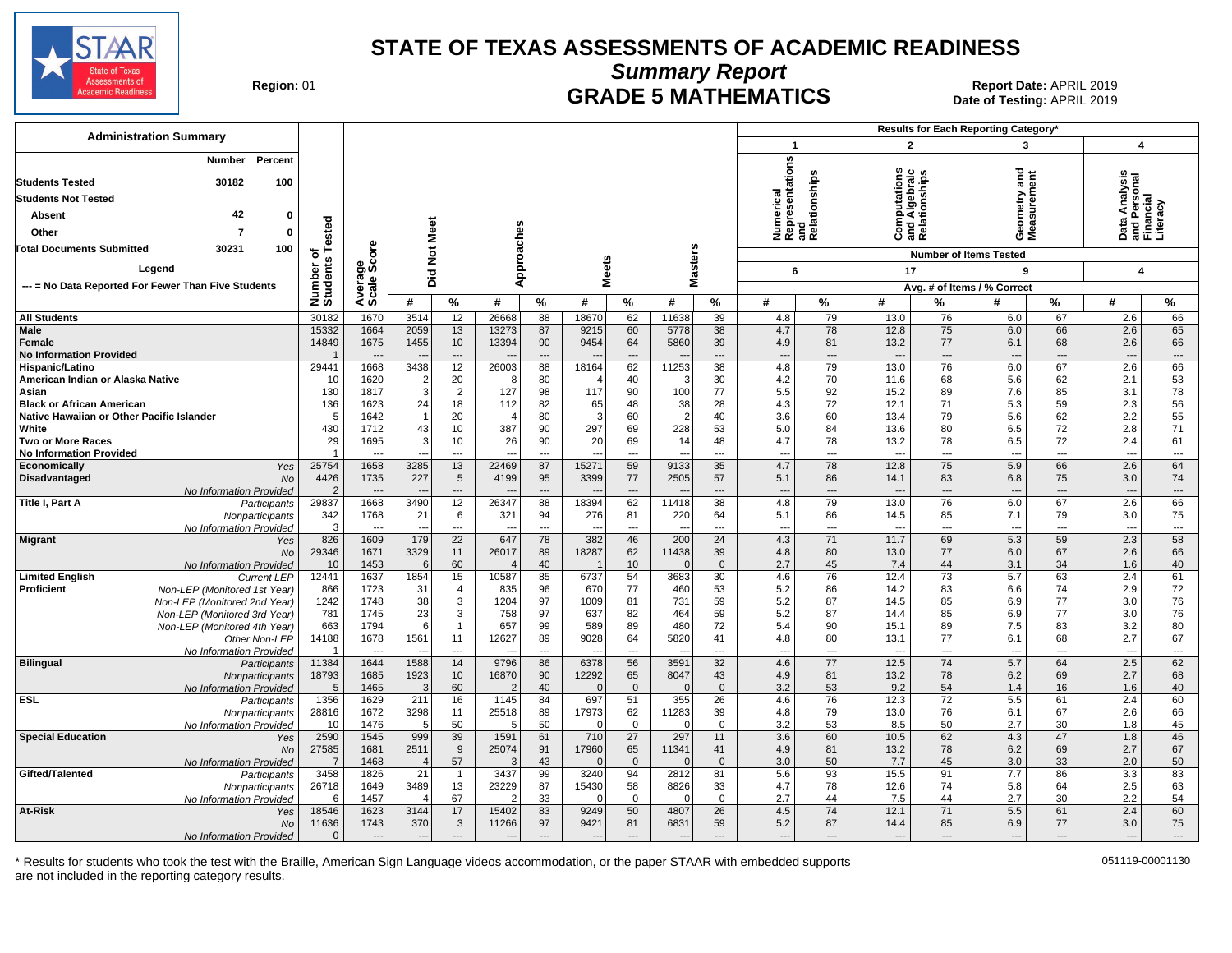

**Summary Report**

Region: 01 **Region: 01 CONTRIGGLARGE 5 READING Report Date: APRIL 2019**<br>Date of Testing: APRIL 2019

| <b>Administration Summary</b>                                                     |                          |                                 |                                                      |                                            |                          |                                 |                |                                   |                                           |                                   |                                                      | <b>Results for Each Reporting Category</b><br>$\overline{\mathbf{3}}$<br>$\overline{2}$ |                                                      |                                      |                                                         |                                |  |
|-----------------------------------------------------------------------------------|--------------------------|---------------------------------|------------------------------------------------------|--------------------------------------------|--------------------------|---------------------------------|----------------|-----------------------------------|-------------------------------------------|-----------------------------------|------------------------------------------------------|-----------------------------------------------------------------------------------------|------------------------------------------------------|--------------------------------------|---------------------------------------------------------|--------------------------------|--|
|                                                                                   |                          |                                 |                                                      |                                            |                          |                                 |                |                                   |                                           |                                   | $\mathbf{1}$                                         |                                                                                         |                                                      |                                      |                                                         |                                |  |
| Percent<br>Number<br><b>Students Tested</b><br>2262<br>100                        |                          |                                 |                                                      |                                            |                          |                                 |                |                                   |                                           |                                   | tanding/                                             | Genres                                                                                  | rstanding/                                           | Analysis of<br>Literary Texts        | Understanding/<br>Analysis of<br>Informational<br>Texts |                                |  |
| <b>Students Not Tested</b>                                                        |                          |                                 |                                                      |                                            |                          |                                 |                |                                   |                                           |                                   |                                                      |                                                                                         |                                                      |                                      |                                                         |                                |  |
| Absent<br>0                                                                       |                          |                                 |                                                      |                                            |                          |                                 |                |                                   |                                           |                                   | Understa<br>Analysis<br>Across G                     |                                                                                         |                                                      |                                      |                                                         |                                |  |
| Other                                                                             | ested                    |                                 | Meet                                                 |                                            |                          |                                 |                |                                   |                                           |                                   |                                                      |                                                                                         | 횽                                                    |                                      |                                                         |                                |  |
| 2265<br><b>Total Documents Submitted</b>                                          |                          | <b>ore</b>                      |                                                      |                                            |                          |                                 |                |                                   |                                           |                                   |                                                      |                                                                                         |                                                      |                                      |                                                         |                                |  |
| 100                                                                               | ځ م<br>م<br>w            |                                 | $\frac{5}{2}$                                        |                                            |                          |                                 |                |                                   |                                           |                                   |                                                      |                                                                                         | <b>Number of Items Tested</b>                        |                                      |                                                         |                                |  |
| Legend                                                                            | Number<br>Students       | Average<br>Scale Scc            | Did                                                  |                                            | Approaches               |                                 | <b>Meets</b>   |                                   | <b>Masters</b>                            |                                   | 8                                                    |                                                                                         | 16                                                   |                                      | 14                                                      |                                |  |
| --- = No Data Reported For Fewer Than Five Students                               |                          |                                 |                                                      |                                            |                          |                                 |                |                                   |                                           |                                   |                                                      |                                                                                         | Avg. # of Items / % Correct                          |                                      |                                                         |                                |  |
|                                                                                   |                          |                                 | #                                                    | %                                          | #                        | %                               | #              | %                                 | #                                         | %                                 | #                                                    | $\%$                                                                                    | #                                                    | %                                    | #                                                       | %                              |  |
| <b>All Students</b>                                                               | 2262                     | S-1596                          | 374                                                  | 17                                         | 1888                     | 83                              | 1288           | 57                                | 533                                       | 24                                | 6.1                                                  | 76                                                                                      | 11.3                                                 | 71                                   | 8.4                                                     | 60                             |  |
| Male<br>Female<br><b>No Information Provided</b>                                  | 1142<br>1120<br>$\Omega$ | S-1580<br>S-1613                | 236<br>138<br>$\overline{\phantom{a}}$               | 21<br>12<br>$---$                          | 906<br>982               | 79<br>88<br>$\overline{a}$      | 598<br>690     | 52<br>62<br>---                   | 237<br>296<br>$\overline{a}$              | 21<br>26<br>$\overline{a}$        | 5.9<br>6.2<br>$\overline{a}$                         | 74<br>77<br>$---$                                                                       | 10.9<br>11.8<br>$\sim$                               | 68<br>73<br>$\overline{\phantom{a}}$ | 8.2<br>8.8<br>$\overline{a}$                            | 58<br>63<br>$---$              |  |
| Hispanic/Latino                                                                   | 2253                     | $S-1596$                        | 372                                                  | 17                                         | 1881                     | 83                              | 1282           | 57                                | 530                                       | $\overline{24}$                   | 6.1                                                  | 76                                                                                      | 11.3                                                 | 71                                   | 8.4                                                     | 60                             |  |
| American Indian or Alaska Native                                                  |                          | $---$                           | $\overline{\phantom{a}}$                             | $\cdots$                                   |                          | $\overline{\phantom{a}}$        |                | ---                               | ---                                       | ---                               | $\overline{\phantom{a}}$                             | $\overline{a}$                                                                          |                                                      | ---                                  | ---                                                     | ---                            |  |
| Asian<br><b>Black or African American</b>                                         |                          | $\overline{a}$<br>---           | $\overline{\phantom{a}}$<br>$\overline{\phantom{a}}$ | $\overline{a}$<br>$---$                    | ---<br>$- -$             | ---<br>$\overline{a}$           | ---<br>$---$   | $\overline{\phantom{a}}$<br>$---$ | $\overline{\phantom{a}}$<br>---           | $\overline{\phantom{a}}$<br>$---$ | $\overline{\phantom{a}}$<br>$\overline{\phantom{a}}$ | $\cdots$<br>$---$                                                                       | $\overline{\phantom{a}}$<br>$\overline{\phantom{a}}$ | ---<br>$---$                         | ---<br>---                                              | ---                            |  |
| Native Hawaiian or Other Pacific Islander                                         |                          | $\overline{a}$                  | $\overline{\phantom{a}}$                             | $\overline{a}$                             | $\overline{a}$           | $\overline{a}$                  | $\overline{a}$ | $---$                             | $\overline{\phantom{a}}$                  | $\overline{a}$                    | $---$                                                | $---$                                                                                   | $\sim$                                               | $\overline{a}$                       | --                                                      |                                |  |
| White                                                                             |                          | S-1578                          | $\overline{2}$                                       | 22                                         | $\overline{7}$           | 78                              | 6              | 67                                | 3                                         | 33                                | 5.8                                                  | 72                                                                                      | 10.9                                                 | 68                                   | 8.3                                                     | 60                             |  |
| <b>Two or More Races</b>                                                          |                          | ---                             |                                                      | $\overline{\phantom{a}}$                   |                          | $\overline{\phantom{a}}$        | ---            | $\overline{\phantom{a}}$          | $\overline{\phantom{a}}$                  | $---$                             | $\overline{\phantom{a}}$                             | ---                                                                                     | $\overline{a}$                                       | $\overline{a}$                       | ---                                                     | ---                            |  |
| <b>No Information Provided</b><br>Yes                                             | 2194                     |                                 | 363                                                  | ---<br>17                                  |                          | ---                             | 1239           | ---<br>56                         | 505                                       | $\overline{a}$<br>$\overline{23}$ | ---                                                  | ---                                                                                     |                                                      | ---<br>71                            |                                                         |                                |  |
| Economically<br>Disadvantaged<br>No                                               | 68                       | S-1595<br>S-1631                | 11                                                   | 16                                         | 1831<br>57               | 83<br>84                        | 49             | 72                                | 28                                        | 41                                | 6.1<br>6.4                                           | 76<br>81                                                                                | 11.3<br>11.8                                         | 74                                   | 8.4<br>9.1                                              | 60<br>65                       |  |
| No Information Provided                                                           | $\Omega$                 |                                 |                                                      | $---$                                      |                          | $\overline{a}$                  |                | $---$                             | $\overline{a}$                            | $-$ --                            | $\overline{a}$                                       | $\overline{a}$                                                                          | $\overline{a}$                                       | $\overline{\phantom{a}}$             |                                                         | $\overline{a}$                 |  |
| Title I, Part A<br>Participants                                                   | 2252                     | S-1596                          | 374                                                  | 17                                         | 1878                     | 83                              | 1281           | 57                                | 528                                       | 23                                | 6.1                                                  | 76                                                                                      | 11.3                                                 | 71                                   | 8.4                                                     | 60                             |  |
| Nonparticipants                                                                   | 9                        | S-1710                          | $\Omega$                                             | $\mathbf 0$                                | 9                        | 100                             | 7              | 78                                | 5                                         | 56                                | 7.2                                                  | 90                                                                                      | 12.8                                                 | 80                                   | 10.8                                                    | 77                             |  |
| No Information Provided<br><b>Migrant</b><br>Yes                                  | $\overline{1}$<br>68     | S-1555                          | $\overline{\phantom{a}}$<br>18                       | $\overline{a}$<br>26                       | ---<br>50                | $\overline{\phantom{a}}$<br>74  | ---<br>35      | ---<br>51                         | $\overline{a}$<br>10                      | $\overline{a}$<br>15              | $\overline{a}$<br>5.4                                | $\overline{a}$<br>67                                                                    | $\overline{a}$<br>10.4                               | ---<br>65                            | ---<br>8.0                                              | $\overline{a}$<br>57           |  |
| No                                                                                | 2191                     | S-1598                          | 355                                                  | 16                                         | 1836                     | 84                              | 1253           | 57                                | 523                                       | 24                                | 6.1                                                  | 76                                                                                      | 11.4                                                 | 71                                   | 8.5                                                     | 60                             |  |
| No Information Provided                                                           | -3                       | $\overline{\phantom{a}}$        | $\overline{\phantom{a}}$                             | $---$                                      | $\overline{\phantom{a}}$ | $\overline{\phantom{a}}$        |                | $---$                             | $\overline{a}$                            | $\overline{a}$                    | $---$                                                | $---$                                                                                   | $\overline{\phantom{a}}$                             | $---$                                | $\overline{\phantom{a}}$                                | $---$                          |  |
| <b>Current LEP</b><br><b>Limited English</b>                                      | 2252                     | $S-1597$                        | 368                                                  | 16                                         | 1884                     | 84                              | 1286           | 57                                | 531                                       | $\overline{24}$                   | 6.1                                                  | 76                                                                                      | 11.3                                                 | 71                                   | 8.5                                                     | 60                             |  |
| Non-LEP (Monitored 1st Year)<br><b>Proficient</b><br>Non-LEP (Monitored 2nd Year) | -1<br>$\Omega$           | ---<br>$\overline{\phantom{a}}$ | $\sim$<br>$\overline{\phantom{a}}$                   | $\overline{a}$<br>$\overline{\phantom{a}}$ | ---                      | ---<br>$\overline{\phantom{a}}$ | $---$          | ---<br>$\overline{\phantom{a}}$   | ---<br>$\overline{\phantom{a}}$           | ---<br>$\overline{\phantom{a}}$   | $\overline{\phantom{a}}$<br>$\overline{\phantom{a}}$ | ---<br>---                                                                              | $\overline{\phantom{a}}$                             | ---<br>---                           | ---<br>---                                              |                                |  |
| Non-LEP (Monitored 3rd Year)                                                      | $\Omega$                 | ---                             | $\overline{\phantom{a}}$                             | $---$                                      | ---                      | $\overline{\phantom{a}}$        | ---            | ---                               | $\overline{\phantom{a}}$                  | ---                               | $\overline{\phantom{a}}$                             | ---                                                                                     | $\overline{\phantom{a}}$                             | ---                                  | ---                                                     |                                |  |
| Non-LEP (Monitored 4th Year)                                                      | $\Omega$                 | $---$                           | $\overline{\phantom{a}}$                             | $---$                                      | $\sim$                   | $\overline{a}$                  | $---$          | $---$                             | $---$                                     | $---$                             | $---$                                                | $\overline{a}$                                                                          | $\overline{a}$                                       | $\overline{a}$                       | $\sim$                                                  | ---                            |  |
| Other Non-LEP                                                                     | 9                        | S-1498                          | 5                                                    | 56                                         | $\overline{4}$           | 44                              | 2              | 22                                | $\overline{2}$                            | 22                                | 4.3                                                  | 54                                                                                      | 9.2                                                  | 58                                   | 6.6                                                     | 47                             |  |
| No Information Provided                                                           |                          | $\overline{a}$                  |                                                      | $---$                                      |                          | $\overline{a}$                  |                | ---                               | $\overline{a}$                            | $\overline{a}$                    | $\overline{a}$                                       | $---$                                                                                   | $\sim$                                               | $\overline{a}$                       | $\overline{a}$                                          | $\overline{a}$                 |  |
| <b>Bilingual</b><br>Participants<br>Nonparticipants                               | 2181<br>81               | $S-1598$<br>S-1559              | 352<br>22                                            | 16<br>27                                   | 1829<br>59               | 84<br>73                        | 1253<br>35     | 57<br>43                          | 518<br>15                                 | $\overline{24}$<br>19             | 6.1<br>5.5                                           | 76<br>69                                                                                | 11.4<br>10.6                                         | 71<br>66                             | 8.5<br>7.7                                              | 61<br>55                       |  |
| No Information Provided                                                           | $\mathbf{0}$             |                                 | $\overline{\phantom{a}}$                             | $\overline{a}$                             | $\overline{\phantom{a}}$ | $\overline{\phantom{a}}$        |                | ---                               | $\overline{a}$                            | $\overline{a}$                    | $\overline{\phantom{a}}$                             | $\overline{\phantom{a}}$                                                                | $\overline{\phantom{a}}$                             | $---$                                | $\overline{\phantom{a}}$                                | $\overline{\phantom{a}}$       |  |
| <b>ESL</b><br>Participants                                                        | 71                       | S-1571                          | 17                                                   | 24                                         | 54                       | 76                              | 33             | 46                                | 14                                        | 20                                | 5.6                                                  | 71                                                                                      | 10.8                                                 | 68                                   | 7.8                                                     | 56                             |  |
| Nonparticipants                                                                   | 2187                     | S-1597                          | 355                                                  | 16                                         | 1832                     | 84                              | 1255           | 57                                | 519                                       | 24                                | 6.1                                                  | 76                                                                                      | 11.4                                                 | 71                                   | 8.5                                                     | 61                             |  |
| No Information Provided<br><b>Special Education</b><br>Yes                        | $\angle$<br>121          | S-1457                          | 60                                                   | $\overline{a}$<br>50                       | 61                       | $\overline{a}$<br>50            | 17             | $-$<br>14                         | $\overline{a}$<br>$\overline{\mathbf{3}}$ | $-$ --<br>$\overline{2}$          | $\sim$<br>4.4                                        | $\overline{a}$<br>55                                                                    | 8.4                                                  | $\overline{a}$<br>53                 | $\sim$<br>5.7                                           | $\overline{a}$<br>41           |  |
| No                                                                                | 2137                     | S-1604                          | 312                                                  | 15                                         | 1825                     | 85                              | 1271           | 59                                | 530                                       | 25                                | 6.2                                                  | 77                                                                                      | 11.5                                                 | 72                                   | 8.6                                                     | 62                             |  |
| No Information Provided                                                           | $\sqrt{2}$               |                                 | $\overline{\phantom{a}}$                             | $\overline{a}$                             |                          | $\overline{\phantom{a}}$        |                | ---                               | $\overline{a}$                            | $\overline{a}$                    | $\sim$                                               | $\overline{a}$                                                                          | $\overline{a}$                                       | $\overline{a}$                       | $\overline{a}$                                          | $\overline{a}$                 |  |
| Gifted/Talented<br>Participants                                                   | 101                      | $S-1773$                        | $\Omega$                                             | $\mathbf 0$                                | 101                      | 100                             | 99             | 98                                | 80                                        | 79                                | 7.4                                                  | 93                                                                                      | 14.1                                                 | 88                                   | 11.8                                                    | 84                             |  |
| Nonparticipants                                                                   | 2157                     | S-1588                          | 372                                                  | 17                                         | 1785                     | 83                              | 1189           | 55                                | 453                                       | 21                                | 6.0                                                  | 75                                                                                      | 11.2                                                 | 70                                   | 8.3                                                     | 59                             |  |
| No Information Provided<br>At-Risk<br>Yes                                         | 2239                     | S-1597                          | 365                                                  | $---$<br>16                                | 1874                     | ---<br>84                       | 1281           | ---<br>57                         | 530                                       | ---<br>24                         | $\sim$<br>6.1                                        | ---<br>76                                                                               | $\overline{a}$<br>11.3                               | $\overline{\phantom{a}}$<br>71       | $\overline{\phantom{a}}$<br>8.5                         | $\overline{\phantom{a}}$<br>60 |  |
| No                                                                                | 23                       | S-1513                          | 9                                                    | 39                                         | 14                       | 61                              | 7              | 30                                | 3                                         | 13                                | 4.9                                                  | 61                                                                                      | 9.7                                                  | 61                                   | 7.0                                                     | 50                             |  |
| No Information Provided                                                           | $\mathbf{0}$             | $---$                           | $\overline{\phantom{a}}$                             | $\cdots$                                   | ---                      | $\cdots$                        | $\overline{a}$ | $\overline{a}$                    | $\qquad \qquad \cdots$                    | $\overline{a}$                    | $\overline{a}$                                       | $---$                                                                                   | $\overline{a}$                                       | ---                                  | $\overline{\phantom{a}}$                                | $\cdots$                       |  |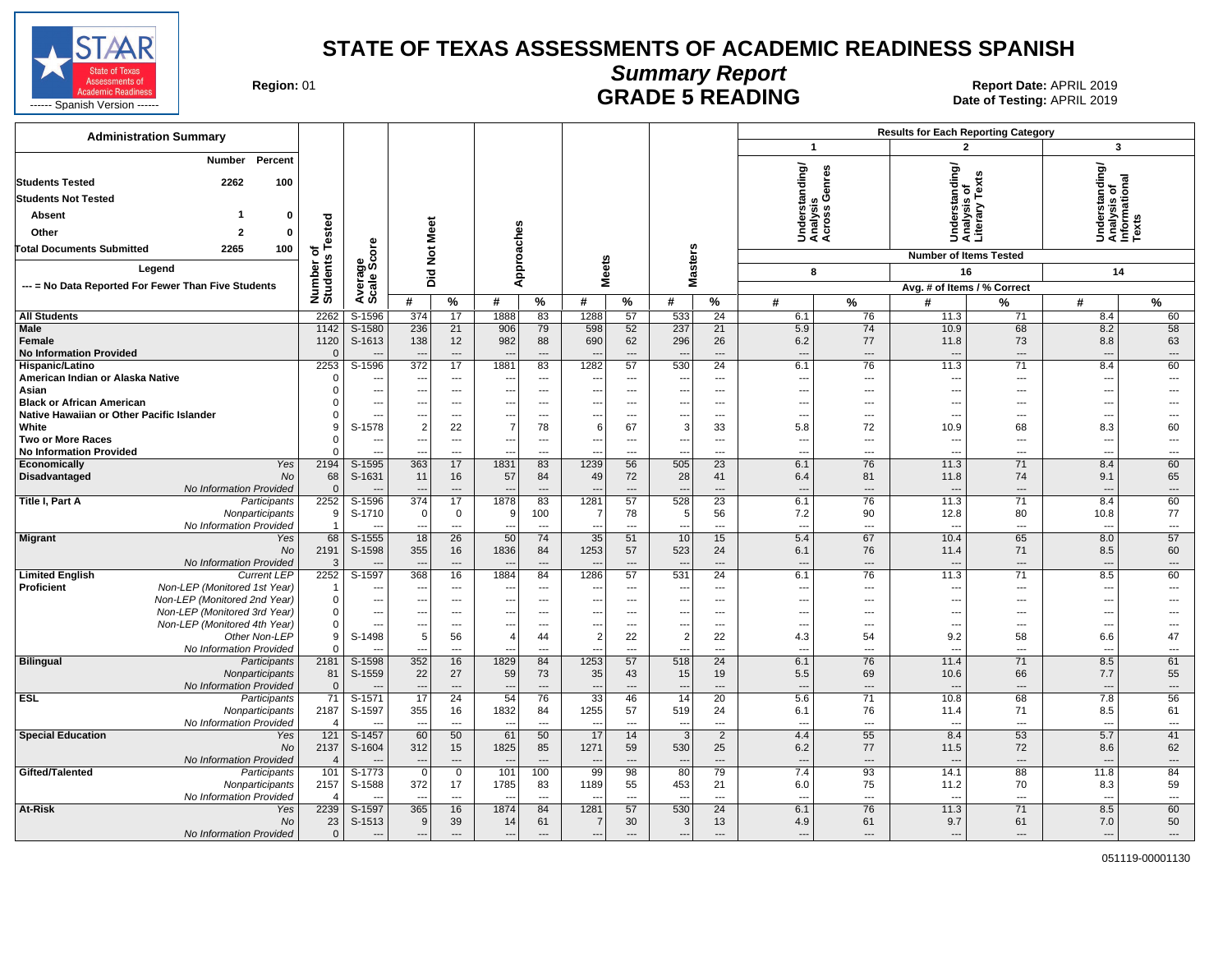

**Summary Report**

Region: 01 **Region: 01 CRADE 5 MATHEMATICS Date of Testing: APRIL 2019 Report Date: APRIL 2019** 

| <b>Administration Summary</b>                                    |                                  |                                    |                                 |                                            |                                                      |                                            |                                 |                                |                                            |                                |                                                      |                                 | <b>Results for Each Reporting Category</b>           |                                                |                                    |                          |                                                        |                                 |
|------------------------------------------------------------------|----------------------------------|------------------------------------|---------------------------------|--------------------------------------------|------------------------------------------------------|--------------------------------------------|---------------------------------|--------------------------------|--------------------------------------------|--------------------------------|------------------------------------------------------|---------------------------------|------------------------------------------------------|------------------------------------------------|------------------------------------|--------------------------|--------------------------------------------------------|---------------------------------|
|                                                                  |                                  |                                    |                                 |                                            |                                                      |                                            |                                 |                                |                                            |                                | $\mathbf{1}$                                         |                                 | $\overline{2}$                                       |                                                | $\mathbf{3}$                       |                          | $\overline{4}$                                         |                                 |
| Percent<br><b>Number</b><br><b>Students Tested</b><br>493<br>100 |                                  |                                    |                                 |                                            |                                                      |                                            |                                 |                                |                                            |                                | Numerical<br>Representations<br>and<br>Relationships |                                 |                                                      | Computations<br>and Algebraic<br>Relationships | and<br>Geometry and<br>Measurement |                          | Data Analysis<br>and Personal<br>Financial<br>Literacy |                                 |
| <b>Students Not Tested</b>                                       |                                  |                                    |                                 |                                            |                                                      |                                            |                                 |                                |                                            |                                |                                                      |                                 |                                                      |                                                |                                    |                          |                                                        |                                 |
| Absent<br>$\bf{0}$                                               |                                  |                                    |                                 |                                            |                                                      |                                            |                                 |                                |                                            |                                |                                                      |                                 |                                                      |                                                |                                    |                          |                                                        |                                 |
|                                                                  | ested                            |                                    | Meet                            |                                            |                                                      |                                            |                                 |                                |                                            |                                |                                                      |                                 |                                                      |                                                |                                    |                          |                                                        |                                 |
| Other<br>$\Omega$                                                |                                  |                                    |                                 |                                            |                                                      |                                            |                                 |                                |                                            |                                |                                                      |                                 |                                                      |                                                |                                    |                          |                                                        |                                 |
| <b>Total Documents Submitted</b><br>100<br>493                   | 하<br>$\boldsymbol{\omega}$       | <b>ore</b>                         | $\frac{5}{2}$                   |                                            |                                                      |                                            |                                 |                                |                                            |                                |                                                      |                                 |                                                      |                                                | <b>Number of Items Tested</b>      |                          |                                                        |                                 |
| Legend                                                           |                                  | န္မွတ္လိ                           |                                 |                                            | Approaches                                           |                                            | <b>Meets</b>                    |                                | <b>Masters</b>                             |                                | 6                                                    |                                 | 17                                                   |                                                | 9                                  |                          | 4                                                      |                                 |
| --- = No Data Reported For Fewer Than Five Students              |                                  |                                    | Did                             |                                            |                                                      |                                            |                                 |                                |                                            |                                |                                                      |                                 |                                                      |                                                | Avg. # of Items / % Correct        |                          |                                                        |                                 |
|                                                                  | Number<br>Students               | Avera                              | #                               | $\%$                                       | #                                                    | $\%$                                       | #                               | %                              | #                                          | $\%$                           | #                                                    | %                               | #                                                    | %                                              | #                                  | $\%$                     | #                                                      | %                               |
| <b>All Students</b>                                              | 493                              | 1568                               | 165                             | 33                                         | 328                                                  | 67                                         | 175                             | 35                             | 93                                         | 19                             | 3.7                                                  | 62                              | 10.8                                                 | 64                                             | 4.7                                | 52                       | 2.0                                                    | 50                              |
| Male                                                             | 269                              | 1558                               | 97                              | 36                                         | 172                                                  | 64                                         | 88                              | 33                             | 48                                         | 18                             | 3.6                                                  | 59                              | 10.5                                                 | 62                                             | 4.6                                | 51                       | 2.0                                                    | 49                              |
| Female                                                           | 224                              | 1580                               | 68                              | 30                                         | 156                                                  | 70                                         | 87                              | 39                             | 45                                         | 20                             | 3.9                                                  | 65                              | 11.2                                                 | 66                                             | 4.9                                | 54                       | 2.1                                                    | 52                              |
| <b>No Information Provided</b>                                   | $\Omega$                         |                                    |                                 | $\overline{a}$                             |                                                      |                                            |                                 | ---                            | $\overline{\phantom{a}}$                   | ---                            | $\overline{\phantom{a}}$                             | $\overline{\phantom{a}}$        | $\overline{a}$                                       |                                                | $\overline{\phantom{a}}$           | $\overline{a}$           | $\overline{a}$                                         | $\overline{\phantom{a}}$        |
| Hispanic/Latino<br>American Indian or Alaska Native              | 488                              | 1567<br>$\overline{a}$             | 164<br>$\overline{\phantom{a}}$ | 34<br>$\overline{a}$                       | 324<br>---                                           | 66<br>$\overline{\phantom{a}}$             | 172<br>---                      | 35<br>---                      | 92<br>---                                  | 19<br>$\overline{\phantom{a}}$ | 3.7<br>---                                           | 61<br>$\overline{a}$            | 10.8<br>$\overline{\phantom{a}}$                     | 64<br>$\overline{a}$                           | 4.7<br>---                         | 52<br>$\overline{a}$     | 2.0<br>---                                             | 50<br>---                       |
| Asian                                                            |                                  | $\overline{a}$                     | ---                             | $\overline{a}$                             |                                                      | $---$                                      | ---                             | $\overline{a}$                 | ---                                        | ---                            | $\overline{\phantom{a}}$                             | $\overline{a}$                  | $\overline{a}$                                       | $\overline{a}$                                 | $\overline{a}$                     | $---$                    | ---                                                    | $\overline{a}$                  |
| <b>Black or African American</b>                                 |                                  | $\overline{\phantom{a}}$           | ---                             | $---$                                      | ---                                                  | $---$                                      | ---                             | $---$                          | ---                                        | $---$                          | $\overline{\phantom{a}}$                             | $---$                           | $---$                                                | $---$                                          | ---                                | $---$                    | ---                                                    | ---                             |
| Native Hawaiian or Other Pacific Islander                        |                                  | $\overline{\phantom{a}}$           |                                 | $\overline{a}$                             |                                                      | ---                                        | ---                             | ---                            | ---                                        | ---                            | $\overline{\phantom{a}}$                             | ---                             | $\overline{\phantom{a}}$                             | $---$                                          | $\overline{a}$                     | $\overline{\phantom{a}}$ | ---                                                    | ---                             |
| White                                                            |                                  | 1633                               |                                 | 20                                         | 4                                                    | 80                                         | 3                               | 60                             | $\mathbf{1}$                               | 20                             | 5.2                                                  | 87                              | 12.6                                                 | 74                                             | 4.8                                | 53                       | 2.4                                                    | 60                              |
| <b>Two or More Races</b>                                         |                                  | $\qquad \qquad \cdots$             |                                 | $\overline{a}$                             | ---                                                  | ---                                        | ---                             | ---                            | $\overline{a}$                             | ---                            | $\overline{\phantom{a}}$                             | ---                             | $\qquad \qquad \cdots$                               | ---                                            | $\overline{a}$                     | $\overline{a}$           | $\overline{\phantom{a}}$                               | ---                             |
| <b>No Information Provided</b><br>Economically<br>Yes            | $\Omega$<br>461                  | ---<br>1564                        | 156                             | $\overline{a}$<br>34                       | ---<br>305                                           | $\overline{a}$<br>66                       | $\overline{\phantom{a}}$<br>157 | ---<br>34                      | $\overline{a}$<br>82                       | ---<br>18                      | $\overline{\phantom{a}}$<br>3.7                      | ---<br>61                       | $\overline{a}$<br>10.8                               | ---<br>63                                      | ---<br>4.7                         | $\overline{a}$<br>52     | ---<br>2.0                                             | ---<br>49                       |
| Disadvantaged<br><b>No</b>                                       | 32                               | 1621                               | 9                               | 28                                         | 23                                                   | 72                                         | 18                              | 56                             | 11                                         | 34                             | 4.2                                                  | 70                              | 11.8                                                 | 69                                             | 5.4                                | 60                       | 2.5                                                    | 63                              |
| No Information Provided                                          | $\Omega$                         | $\overline{a}$                     | $\overline{\phantom{a}}$        | $\overline{a}$                             | $\overline{\phantom{a}}$                             | $\overline{a}$                             |                                 | $\overline{a}$                 | $\overline{\phantom{a}}$                   | ---                            | $\overline{\phantom{a}}$                             | $\overline{\phantom{a}}$        | $\overline{a}$                                       | $\overline{a}$                                 | $---$                              | $---$                    | ---                                                    | $\overline{\phantom{a}}$        |
| Title I, Part A<br>Participants                                  | 483                              | 1565                               | 164                             | 34                                         | 319                                                  | 66                                         | 168                             | 35                             | 89                                         | 18                             | 3.7                                                  | 61                              | 10.8                                                 | 64                                             | 4.7                                | 52                       | 2.0                                                    | 50                              |
| Nonparticipants                                                  | 9                                | 1700                               |                                 | 11                                         | 8                                                    | 89                                         | 7                               | 78                             | $\overline{4}$                             | 44                             | 4.9                                                  | 81                              | 12.8                                                 | 75                                             | 7.0                                | 78                       | 2.7                                                    | 67                              |
| No Information Provided<br><b>Migrant</b><br>Yes                 | $\overline{1}$<br>$6\phantom{1}$ | 1480                               | 3                               | $\overline{a}$<br>50                       | $\sim$<br>3                                          | $\overline{a}$<br>50                       | $\overline{0}$                  | $\overline{a}$<br>$\mathbf{0}$ | $\overline{a}$<br> 0                       | $\overline{a}$<br>$\mathbf 0$  | $\overline{\phantom{a}}$<br>3.0                      | $\sim$<br>50                    | $\overline{a}$<br>8.5                                | $\overline{a}$<br>50                           | $\overline{\phantom{a}}$<br>3.5    | $\overline{a}$<br>39     | $\overline{\phantom{a}}$<br>1.5                        | $\overline{\phantom{a}}$<br>38  |
| No                                                               | 486                              | 1569                               | 161                             | 33                                         | 325                                                  | 67                                         | 175                             | 36                             | 93                                         | 19                             | 3.7                                                  | 62                              | 10.9                                                 | 64                                             | 4.7                                | 53                       | 2.0                                                    | 50                              |
| No Information Provided                                          | $\overline{1}$                   |                                    | $\overline{\phantom{a}}$        | ---                                        | $\overline{\phantom{a}}$                             | $---$                                      |                                 | ---                            | $\overline{a}$                             | ---                            | $\overline{a}$                                       | $\overline{\phantom{a}}$        | $\overline{\phantom{a}}$                             | $\overline{a}$                                 | $\overline{\phantom{a}}$           | $\overline{a}$           | ---                                                    | ---                             |
| <b>Limited English</b><br><b>Current LEP</b>                     | 489                              | 1569                               | 161                             | 33                                         | 328                                                  | 67                                         | 175                             | 36                             | 93                                         | 19                             | $\overline{3.7}$                                     | 62                              | 10.9                                                 | 64                                             | 4.7                                | 53                       | 2.0                                                    | $\overline{50}$                 |
| Proficient<br>Non-LEP (Monitored 1st Year)                       | $\overline{\mathbf{1}}$          | $\overline{\phantom{a}}$           | $\overline{\phantom{a}}$        | $---$                                      | ---                                                  | $---$                                      | --                              | ---                            | $---$                                      | $\overline{a}$                 | $\overline{\phantom{a}}$                             | $---$                           | $---$                                                | $---$                                          | ---                                | $---$                    | ---                                                    | ---                             |
| Non-LEP (Monitored 2nd Year)                                     | $\Omega$<br>$\Omega$             | $---$                              | $\overline{\phantom{a}}$<br>--- | $\overline{a}$<br>$\overline{a}$           | $\overline{a}$<br>$- -$                              | $---$<br>---                               | $\sim$                          | $\overline{a}$<br>---          | ---<br>---                                 | $\overline{a}$<br>---          | $\overline{\phantom{a}}$<br>$\overline{\phantom{a}}$ | $---$<br>$\overline{a}$         | $\overline{\phantom{a}}$<br>---                      | $---$<br>$\overline{a}$                        | $\overline{a}$<br>---              | $---$<br>$\overline{a}$  | ---<br>---                                             | $\overline{a}$<br>---           |
| Non-LEP (Monitored 3rd Year)<br>Non-LEP (Monitored 4th Year)     | $\mathbf 0$                      | ---<br>$\overline{\phantom{a}}$    | $\overline{a}$                  | $\overline{a}$                             | $\overline{a}$                                       | $---$                                      | ---<br>$\overline{a}$           | $\overline{a}$                 | $\overline{a}$                             | $\overline{a}$                 | $\overline{a}$                                       | $\overline{a}$                  | $---$                                                | $\overline{a}$                                 | $\overline{a}$                     | $\overline{a}$           | ---                                                    | ---                             |
| Other Non-LEP                                                    | 3                                | $\hspace{0.05cm} \ldots$           | ---                             | $\overline{a}$                             | ---                                                  | ---                                        | $\overline{\phantom{a}}$        | ---                            | $\overline{\phantom{a}}$                   | ---                            | $\overline{\phantom{a}}$                             | ---                             | $\cdots$                                             | ---                                            | ---                                | $\overline{a}$           | $\overline{\phantom{a}}$                               | ---                             |
| No Information Provided                                          | $\Omega$                         | ---                                |                                 | ---                                        |                                                      | ---                                        |                                 | ---                            | $\overline{a}$                             |                                | $\overline{a}$                                       | ---                             | ---                                                  | ---                                            |                                    | $\overline{a}$           | …                                                      | ---                             |
| <b>Bilingual</b><br>Participants                                 | 441                              | 1570                               | 142                             | 32                                         | 299                                                  | 68                                         | 160                             | 36                             | 86                                         | 20                             | 3.7                                                  | 62                              | 10.9                                                 | 64                                             | 4.8                                | 53                       | 2.0                                                    | 51                              |
| Nonparticipants                                                  | 52<br>$\overline{0}$             | 1547                               | 23                              | 44                                         | 29                                                   | 56<br>$\overline{a}$                       | 15                              | 29                             | $\overline{7}$                             | 13<br>---                      | 3.6                                                  | 60<br>$\overline{\phantom{a}}$  | 10.0                                                 | 59                                             | 4.4                                | 49                       | 1.8                                                    | 44                              |
| No Information Provided<br><b>ESL</b><br>Participants            | 47                               | $\overline{\phantom{a}}$<br>1564   | $\overline{\phantom{a}}$<br>19  | $\overline{\phantom{a}}$<br>40             | $\overline{\phantom{a}}$<br>28                       | 60                                         | $\overline{\phantom{a}}$<br>15  | ---<br>32                      | $\overline{\phantom{a}}$<br>$\overline{7}$ | 15                             | $\overline{\phantom{a}}$<br>3.8                      | 63                              | ---<br>10.5                                          | $\overline{\phantom{a}}$<br>62                 | $\overline{\phantom{a}}$<br>4.5    | $\cdots$<br>50           | ---<br>1.8                                             | ---<br>45                       |
| Nonparticipants                                                  | 445                              | 1568                               | 145                             | 33                                         | 300                                                  | 67                                         | 160                             | 36                             | 86                                         | 19                             | 3.7                                                  | 62                              | 10.9                                                 | 64                                             | 4.7                                | 53                       | 2.0                                                    | 51                              |
| No Information Provided                                          | $\overline{1}$                   |                                    | $\overline{\phantom{a}}$        | $\sim$                                     | $\overline{\phantom{a}}$                             | $\sim$                                     |                                 | $\overline{a}$                 | $\overline{a}$                             | ---                            | $\overline{a}$                                       | $\sim$                          | $\overline{a}$                                       | $-$                                            | $\overline{a}$                     | $\overline{a}$           | ---                                                    | ---                             |
| <b>Special Education</b><br>Yes                                  | 17                               | 1461                               | 13                              | 76                                         | $\overline{4}$                                       | 24                                         |                                 | 6                              | $\overline{1}$                             | 6                              | 2.4                                                  | 39                              | 8.6                                                  | 51                                             | 2.6                                | 29                       | 1.1                                                    | 28                              |
| <b>No</b>                                                        | 475                              | 1572                               | 151                             | 32                                         | 324                                                  | 68                                         | 174                             | 37                             | 92                                         | 19                             | 3.8                                                  | 63                              | 10.9                                                 | 64                                             | 4.8                                | 53                       | 2.0                                                    | 51                              |
| No Information Provided<br>Gifted/Talented                       | $\overline{1}$<br>$\overline{2}$ | $\sim$<br>$\overline{\phantom{a}}$ | - -<br>$\overline{\phantom{a}}$ | $\overline{a}$<br>$\overline{\phantom{a}}$ | $\overline{\phantom{a}}$<br>$\overline{\phantom{a}}$ | $\overline{a}$<br>$\overline{\phantom{a}}$ |                                 | $\overline{a}$<br>---          | $\overline{a}$<br>$\overline{\phantom{a}}$ | ---<br>---                     | $\overline{\phantom{a}}$<br>$\overline{\phantom{a}}$ | $\overline{\phantom{a}}$<br>--- | $\overline{\phantom{a}}$<br>$\overline{\phantom{a}}$ | $\overline{a}$<br>---                          | $\sim$<br>$\overline{\phantom{a}}$ | $\overline{a}$<br>$---$  | $\overline{\phantom{a}}$<br>$\overline{\phantom{a}}$   | ---<br>$\overline{\phantom{a}}$ |
| Participants<br>Nonparticipants                                  | 490                              | 1567                               | 164                             | 33                                         | 326                                                  | 67                                         | $\sim$<br>173                   | 35                             | 91                                         | 19                             | 3.7                                                  | 62                              | 10.8                                                 | 64                                             | 4.7                                | 52                       | 2.0                                                    | 50                              |
| No Information Provided                                          |                                  | $\sim$                             | $\sim$                          | $---$                                      | $\sim$                                               | $\overline{a}$                             | $\overline{a}$                  | $\overline{a}$                 | $\sim$                                     | ---                            | ---                                                  | $---$                           | $\overline{\phantom{a}}$                             | $---$                                          | $\sim$                             | $---$                    | $\sim$                                                 | $\overline{\phantom{a}}$        |
| At-Risk<br>Yes                                                   | 478                              | 1572                               | 152                             | 32                                         | 326                                                  | 68                                         | 175                             | $\overline{37}$                | 93                                         | 19                             | 3.8                                                  | 63                              | 11.0                                                 | 65                                             | 4.8                                | 53                       | 2.0                                                    | 51                              |
| No                                                               | 15                               | 1422                               | 13                              | 87                                         | $\overline{2}$                                       | 13                                         | $\overline{0}$                  | $\mathbf 0$                    | 0                                          | $\mathbf 0$                    | 2.1                                                  | 36                              | 6.1                                                  | 36                                             | 3.2                                | 36                       | 1.2                                                    | 30                              |
| No Information Provided                                          | $\mathbf{0}$                     | $\qquad \qquad \cdots$             | $\overline{a}$                  | $\overline{a}$                             | $\overline{a}$                                       | $\overline{a}$                             | $\overline{a}$                  | $---$                          | $\overline{a}$                             | ---                            | $\overline{\phantom{a}}$                             | $\overline{\phantom{a}}$        | $\overline{\phantom{a}}$                             | $\overline{a}$                                 | $\overline{\phantom{a}}$           | $---$                    | ---                                                    | ---                             |

051119-00001130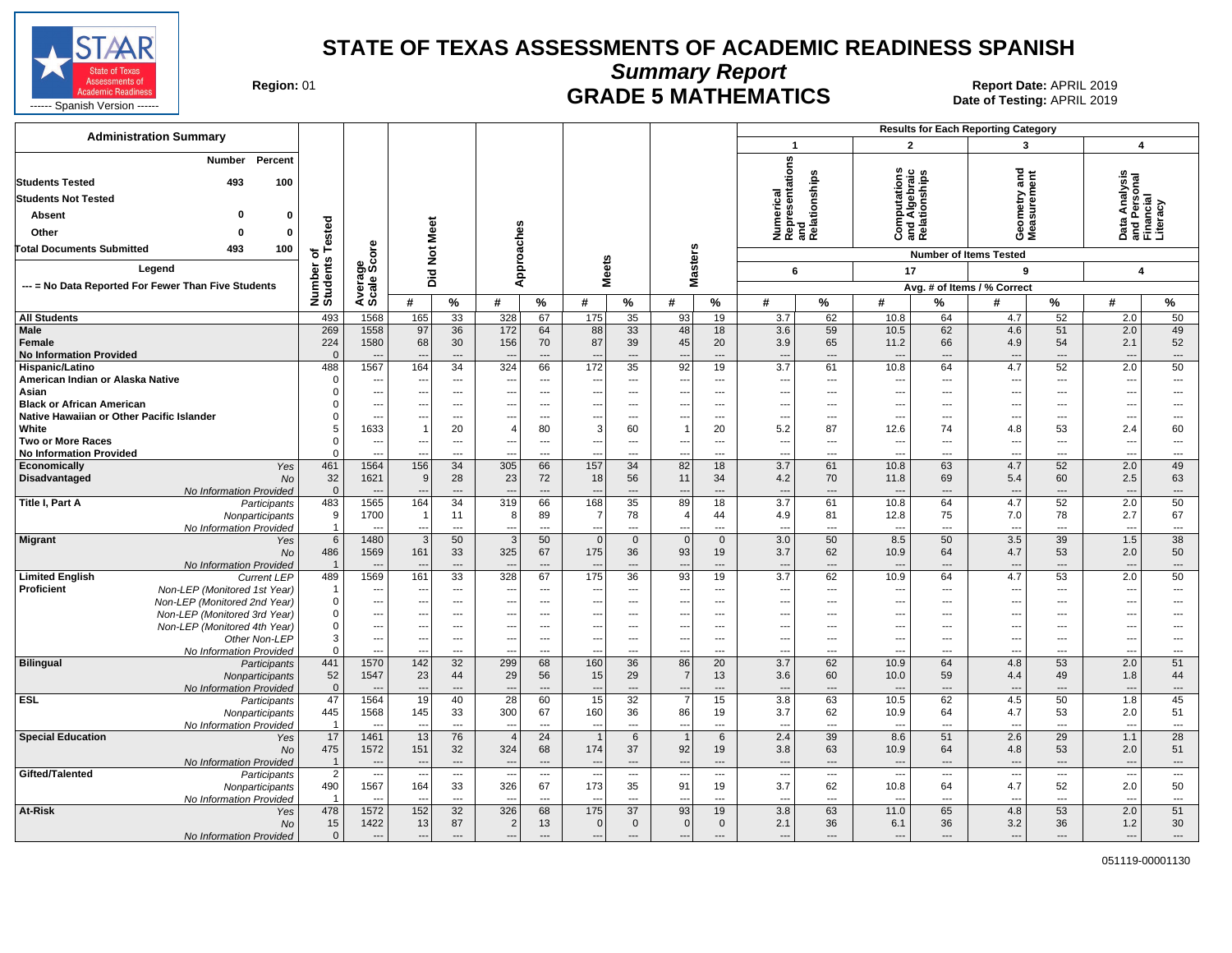

### **Summary Report** Region: 01 **Region: 01 CONTRIGGLARGE 8 READING Report Date: APRIL 2019**<br>Date of Testing: APRIL 2019

Date of Testing: APRIL 2019

| <b>Administration Summary</b>                                                                                                                                                                  |                                  |                        |                                  |                                |                    |                          |               |                                |                        |                       |                                             | Results for Each Reporting Category* |                                                 |                |                                                         |                |  |
|------------------------------------------------------------------------------------------------------------------------------------------------------------------------------------------------|----------------------------------|------------------------|----------------------------------|--------------------------------|--------------------|--------------------------|---------------|--------------------------------|------------------------|-----------------------|---------------------------------------------|--------------------------------------|-------------------------------------------------|----------------|---------------------------------------------------------|----------------|--|
|                                                                                                                                                                                                |                                  |                        |                                  |                                |                    |                          |               |                                |                        |                       | $\mathbf{1}$                                |                                      | $\overline{2}$                                  |                | $\overline{\mathbf{3}}$                                 |                |  |
| <b>Number</b><br>Percent<br>30498<br>95<br><b>Students Tested</b><br><b>Students Not Tested</b><br>97<br>Absent<br>0<br>Other<br>1588<br>5<br>100<br><b>Total Documents Submitted</b><br>32183 | Number of<br>Students Tested     |                        | Did Not Meet                     |                                | Approaches         |                          |               |                                |                        |                       | Understanding/<br>Analysis<br>Across Genres |                                      | Understanding/<br>Analysis of<br>Literary Texts |                | Understanding/<br>Analysis of<br>Informational<br>Texts |                |  |
|                                                                                                                                                                                                |                                  |                        |                                  |                                |                    |                          |               |                                |                        |                       |                                             |                                      | <b>Number of Items Tested</b>                   |                |                                                         |                |  |
| Legend                                                                                                                                                                                         |                                  |                        |                                  |                                |                    |                          | <b>Meets</b>  |                                |                        | Masters               | 8                                           |                                      | 19                                              |                | 17                                                      |                |  |
| --- = No Data Reported For Fewer Than Five Students                                                                                                                                            |                                  | Average<br>Scale Score |                                  |                                |                    |                          |               |                                |                        |                       |                                             |                                      | Avg. # of Items / % Correct                     |                |                                                         |                |  |
| <b>All Students</b>                                                                                                                                                                            | 30498                            | 1675                   | #<br>7625                        | $\%$<br>25                     | #<br>22873         | $\%$<br>75               | #<br>14692    | $\%$<br>48                     | #<br>6830              | $\frac{9}{6}$<br>22   | #<br>6.0                                    | %<br>74                              | #<br>13.2                                       | ℅<br>70        | #<br>10.9                                               | %<br>64        |  |
| <b>Male</b>                                                                                                                                                                                    | 15596                            | 1657                   | 4605                             | 30                             | 10991              | 70                       | 6770          | 43                             | 2924                   | 19                    | 5.8                                         | 73                                   | 12.5                                            | 66             | 10.5                                                    | 62             |  |
| Female<br><b>No Information Provided</b>                                                                                                                                                       | 14901<br>$\overline{\mathbf{1}}$ | 1694                   | 3019<br>$\overline{\phantom{a}}$ | 20<br>$\overline{\phantom{a}}$ | 11882              | 80<br>$---$              | 7922          | 53<br>$\overline{\phantom{a}}$ | 3906<br>$\overline{a}$ | 26<br>$\overline{a}$  | 6.1<br>$\overline{\phantom{a}}$             | 76<br>$\overline{\phantom{a}}$       | 13.9<br>$\overline{\phantom{a}}$                | 73<br>$---$    | 11.2<br>$\overline{a}$                                  | 66<br>$---$    |  |
| Hispanic/Latino                                                                                                                                                                                | 29725                            | 1674                   | 7517                             | 25                             | 22208              | 75                       | 14160         | 48                             | 6510                   | $\overline{22}$       | 5.9                                         | 74                                   | 13.2                                            | 69             | 10.8                                                    | 64             |  |
| American Indian or Alaska Native                                                                                                                                                               | 10                               | 1691                   | $\overline{2}$                   | 20                             | -8                 | 80                       |               | 70                             | - 1                    | 10                    | 6.8                                         | 85                                   | 13.7                                            | 72             | 11.5                                                    | 68             |  |
| Asian                                                                                                                                                                                          | 121                              | 1822<br>1696           | 6<br>25                          | 5<br>17                        | 115                | 95<br>83                 | 108           | 89<br>59                       | 82<br>37               | 68<br>25              | 7.4<br>5.9                                  | 92<br>74                             | 16.5                                            | 87<br>73       | 14.0                                                    | 82<br>68       |  |
| <b>Black or African American</b><br>Native Hawaiian or Other Pacific Islander                                                                                                                  | 146<br>$\overline{7}$            | 1738                   | $\overline{1}$                   | 14                             | 121<br>6           | 86                       | 86<br>5       | 71                             | $\overline{2}$         | 29                    | 7.1                                         | 89                                   | 13.9<br>15.0                                    | 79             | 11.6<br>12.4                                            | 73             |  |
| White                                                                                                                                                                                          | 454                              | 1730                   | 70                               | 15                             | 384                | 85                       | 303           | 67                             | 183                    | 40                    | 6.5                                         | 81                                   | 14.5                                            | 77             | 12.2                                                    | 72             |  |
| <b>Two or More Races</b>                                                                                                                                                                       | 32                               | 1765                   | 3                                | 9                              | 29                 | 91                       | 23            | 72                             | 15                     | 47                    | 6.7                                         | 84                                   | 15.4                                            | 81             | 12.6                                                    | 74             |  |
| <b>No Information Provided</b>                                                                                                                                                                 | 3                                |                        |                                  | $\overline{a}$                 | $\overline{a}$     | $\overline{\phantom{a}}$ |               | ---                            | $\overline{a}$         | $\overline{a}$        | $\sim$                                      | $\overline{a}$                       |                                                 | $\overline{a}$ | $\overline{a}$                                          | $\overline{a}$ |  |
| <b>Yes</b><br>Economically<br>No                                                                                                                                                               | 25967<br>4521                    | 1663<br>1744           | 7137<br>479                      | $\overline{27}$<br>11          | 18830<br>4042      | 73<br>89                 | 11522<br>3170 | 44<br>70                       | 5002<br>1828           | $\overline{19}$<br>40 | 5.8<br>6.7                                  | $\overline{73}$<br>84                | 12.9                                            | 68<br>79       | 10.6<br>12.5                                            | 62<br>74       |  |
| Disadvantaged<br>No Information Provided                                                                                                                                                       | 10                               | 1461                   | 9                                | 90                             |                    | 10                       | $\Omega$      | $\mathbf{0}$                   | $\Omega$               | $\mathbf{0}$          | 2.3                                         | 29                                   | 15.0<br>7.0                                     | 37             | 5.0                                                     | 29             |  |
| Title I, Part A<br>Participants                                                                                                                                                                | 30305                            | 1675                   | 7553                             | 25                             | 22752              | 75                       | 14604         | 48                             | 6787                   | 22                    | 6.0                                         | 75                                   | 13.2                                            | 70             | 10.9                                                    | 64             |  |
| Nonparticipants                                                                                                                                                                                | 187                              | 1659                   | 67                               | 36                             | 120                | 64                       | 88            | 47                             | 43                     | 23                    | 5.6                                         | 70                                   | 12.7                                            | 67             | 10.3                                                    | 61             |  |
| No Information Provided                                                                                                                                                                        | 6                                | 1471                   | 5                                | 83                             |                    | 17                       | $\Omega$      | $\mathbf 0$                    | $\Omega$               | $\mathbf 0$           | 3.0                                         | 38                                   | 7.0                                             | 37             | 5.0                                                     | 29             |  |
| <b>Migrant</b><br>Yes                                                                                                                                                                          | 926                              | 1617                   | 384                              | 41                             | 542<br>22324       | 59<br>76                 | 272<br>14417  | 29                             | 102                    | 11                    | 5.2<br>6.0                                  | 65                                   | 11.5                                            | 61<br>70       | 9.4<br>10.9                                             | 55<br>64       |  |
| <b>No</b><br>No Information Provided                                                                                                                                                           | 29555<br>17                      | 1677<br>1549           | 7231<br>10                       | 24<br>59                       | - 7                | 41                       | 3             | 49<br>18                       | 6726<br>$\overline{2}$ | 23<br>12              | 4.1                                         | 75<br>51                             | 13.3<br>9.2                                     | 49             | 7.6                                                     | 45             |  |
| <b>Limited English</b><br><b>Current LEP</b>                                                                                                                                                   | 9923                             | 1591                   | 4803                             | 48                             | 5120               | 52                       | 2007          | 20                             | 535                    | 5                     | 4.9                                         | 62                                   | 10.7                                            | 57             | 8.8                                                     | 52             |  |
| Non-LEP (Monitored 1st Year)<br>Proficient                                                                                                                                                     | 810                              | 1718                   | 68                               | 8                              | 742                | 92                       | 502           | 62                             | 211                    | 26                    | 6.6                                         | 82                                   | 14.7                                            | 77             | 12.1                                                    | 71             |  |
| Non-LEP (Monitored 2nd Year)                                                                                                                                                                   | 1722                             | 1728                   | 87                               | 5                              | 1635               | 95                       | 1159          | 67                             | 455                    | 26                    | 6.8                                         | 84                                   | 14.9                                            | 79             | 12.3                                                    | 73             |  |
| Non-LEP (Monitored 3rd Year)                                                                                                                                                                   | 1448                             | 1716                   | 116                              | 8<br>$\overline{7}$            | 1332               | 92                       | 931           | 64<br>71                       | 380                    | 26                    | 6.6                                         | 82                                   | 14.6                                            | 77             | 12.0                                                    | 71             |  |
| Non-LEP (Monitored 4th Year)<br>Other Non-LEP                                                                                                                                                  | 1122<br>15459                    | 1737<br>1713           | 77<br>2468                       | 16                             | 1045<br>12991      | 93<br>84                 | 799<br>9291   | 60                             | 390<br>4857            | 35<br>31              | 6.8<br>6.4                                  | 85<br>80                             | 15.0<br>14.3                                    | 79<br>75       | 12.6<br>11.8                                            | 74<br>69       |  |
| No Information Provided                                                                                                                                                                        | 14                               | 1579                   | 6                                | 43                             | ု                  | 57                       | з             | 21                             | $\mathcal{P}$          | 14                    | 4.6                                         | 58                                   | 10.0                                            | 53             | 8.7                                                     | 51             |  |
| <b>Bilingual</b><br>Participants                                                                                                                                                               | 320                              | 1742                   | $\overline{23}$                  | $\overline{7}$                 | 297                | 93                       | 218           | 68                             | 120                    | 38                    | 6.8                                         | 85                                   | 15.0                                            | 79             | 12.7                                                    | 75             |  |
| Nonparticipants                                                                                                                                                                                | 30155                            | 1675                   | 7587                             | 25                             | 22568              | 75                       | 14471         | 48                             | 6708                   | 22                    | 6.0                                         | 74                                   | 13.2                                            | 69             | 10.9                                                    | 64             |  |
| No Information Provided<br><b>ESL</b>                                                                                                                                                          | 23<br>9769                       | 1537<br>1591           | 15<br>4744                       | 65                             | $\epsilon$<br>5025 | 35<br>51                 | 3<br>1972     | 13<br>20                       | $\tilde{ }$            | 9<br>5                | 3.9<br>4.9                                  | 48<br>61                             | 8.9<br>10.7                                     | 47<br>56       | 7.3<br>8.8                                              | 43<br>52       |  |
| Participants<br>Nonparticipants                                                                                                                                                                | 20712                            | 1715                   | 2872                             | 49<br>14                       | 17840              | 86                       | 12717         | 61                             | 528<br>6300            | 30                    | 6.5                                         | 81                                   | 14.4                                            | 76             | 11.9                                                    | 70             |  |
| No Information Provided                                                                                                                                                                        | 17                               | 1561                   | 9                                | 53                             | ۶                  | 47                       | 3             | 18                             | -2                     | 12                    | 4.4                                         | 54                                   | 9.4                                             | 49             | 8.2                                                     | 48             |  |
| <b>Special Education</b><br>Yes                                                                                                                                                                | 2624                             | 1528                   | 1897                             | 72                             | 727                | 28                       | 264           | 10                             | 69                     | 3                     | 4.0                                         | 50                                   | 8.6                                             | 45             | 6.9                                                     | 41             |  |
| No                                                                                                                                                                                             | 27856                            | 1689                   | 5718                             | 21                             | 22138              | 79                       | 14425         | 52                             | 6759                   | 24                    | 6.1                                         | 77                                   | 13.6                                            | 72             | 11.3                                                    | 66             |  |
| No Information Provided<br>Gifted/Talented<br>Participants                                                                                                                                     | 18<br>3380                       | 1557<br>1804           | 10<br>50                         | 56<br>$\overline{1}$           | ρ<br>3330          | 44<br>99                 | 3<br>3022     | 17<br>89                       | $\overline{2}$<br>2088 | 11<br>62              | 3.9<br>7.3                                  | 49<br>92                             | 9.6<br>16.4                                     | 51<br>86       | 8.1<br>13.9                                             | 48<br>82       |  |
| Nonparticipants                                                                                                                                                                                | 27099                            | 1659                   | 7564                             | 28                             | 19535              | 72                       | 11667         | 43                             | 4740                   | 17                    | 5.8                                         | 72                                   | 12.8                                            | 67             | 10.5                                                    | 62             |  |
| No Information Provided                                                                                                                                                                        | 19                               | 1551                   | 11                               | 58                             | -8                 | 42                       | з             | 16                             | -2                     | 11                    | 4.0                                         | 50                                   | 9.4                                             | 50             | 7.8                                                     | 46             |  |
| <b>At-Risk</b><br>Yes                                                                                                                                                                          | 18600                            | 1616                   | 7235                             | 39                             | 11365              | 61                       | 5045          | 27                             | 1453                   | 8                     | 5.3                                         | 66                                   | 11.6                                            | 61             | 9.4                                                     | 55             |  |
| No                                                                                                                                                                                             | 11883                            | 1768                   | 383                              | 3                              | 11500              | 97                       | 9644          | 81                             | 5375                   | 45                    | 7.0                                         | 88                                   | 15.8                                            | 83             | 13.2                                                    | 78             |  |
| No Information Provided                                                                                                                                                                        | 15                               | 1572                   | $\overline{7}$                   | 47                             | f                  | 53                       |               | 20                             | 2                      | 13                    | 4.4                                         | 55                                   | 10.2                                            | 54             | 8.3                                                     | 49             |  |
| Career/Technical<br>Participants<br><b>Education</b><br>Nonparticipants                                                                                                                        | 12600<br>17888                   | 1685<br>1669           | 2856<br>4764                     | 23<br>27                       | 9744<br>13124      | 77<br>73                 | 6466<br>8225  | 51<br>46                       | 3119<br>3710           | 25<br>21              | 6.1<br>5.9                                  | 76<br>73                             | 13.5<br>13.0                                    | 71<br>69       | 11.1<br>10.7                                            | 65<br>63       |  |
| No Information Provided                                                                                                                                                                        | 10                               | 1551                   | 5                                | 50                             | 5                  | 50                       | -1            | 10                             | $\overline{1}$         | 10                    | 4.1                                         | 51                                   | 9.6                                             | 51             | 7.7                                                     | 45             |  |
|                                                                                                                                                                                                |                                  |                        |                                  |                                |                    |                          |               |                                |                        |                       |                                             |                                      |                                                 |                |                                                         |                |  |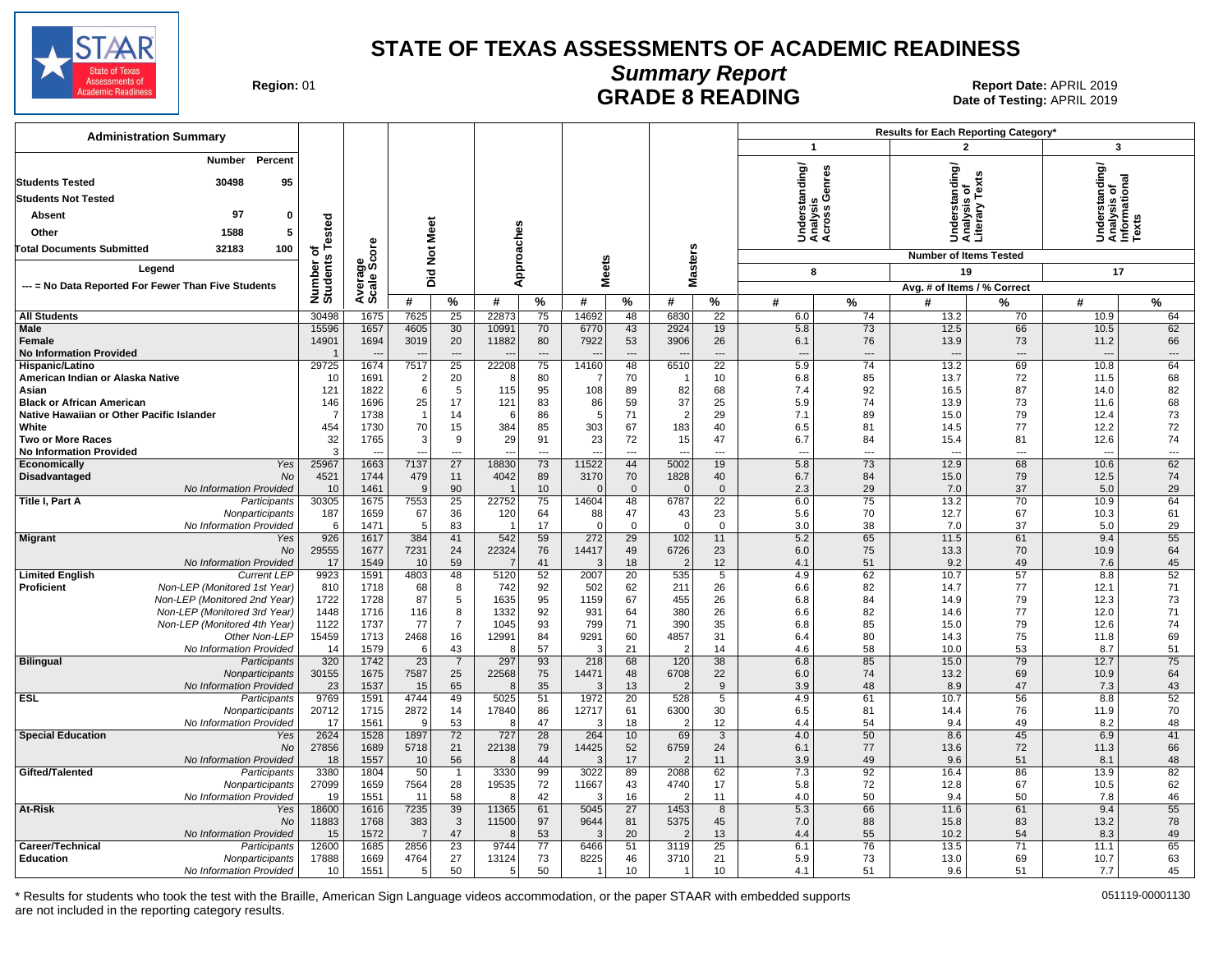

**Summary Report**

Region: 01 **Region: 01 CRADE 8 MATHEMATICS Date of Testing: APRIL 2019 Report Date: APRIL 2019** Date of Testing: APRIL 2019

| <b>Administration Summary</b>                                                                                                     |                       |                          |                          |                          |                |                |                |                          |                          |                      |                                 |                      |                                                            |                          | Results for Each Reporting Category*       |                          |                                                           |                                |
|-----------------------------------------------------------------------------------------------------------------------------------|-----------------------|--------------------------|--------------------------|--------------------------|----------------|----------------|----------------|--------------------------|--------------------------|----------------------|---------------------------------|----------------------|------------------------------------------------------------|--------------------------|--------------------------------------------|--------------------------|-----------------------------------------------------------|--------------------------------|
|                                                                                                                                   |                       |                          |                          |                          |                |                |                |                          |                          |                      | -1                              |                      | $\overline{2}$                                             |                          | 3                                          |                          | $\overline{\mathbf{4}}$                                   |                                |
| Number Percent<br>23476<br>74<br><b>Students Tested</b><br><b>Students Not Tested</b><br>82<br>0<br>Absent<br>8275<br>26<br>Other | ested                 |                          | <b>Not Meet</b>          |                          | Approaches     |                |                |                          |                          |                      | Numerical<br>Representations    | and<br>Relationships | w<br><b>Computations</b><br>and Algebraic<br>Relationships |                          | ರ<br>ā,<br>metry:<br>surem<br>esas<br>Seas | 훕                        | Analysis<br><u>ទី ឝ</u><br>ڇ<br>nd Pr<br>Than<br>ata<br>ő | Literac<br>ᅙᄔ                  |
| <b>Total Documents Submitted</b><br>31833<br>100                                                                                  | ⊢<br>৳                | δe                       |                          |                          |                |                |                |                          |                          |                      |                                 |                      |                                                            |                          | <b>Number of Items Tested</b>              |                          |                                                           |                                |
| Legend                                                                                                                            |                       | န္တပ္တိ                  | 흐                        |                          |                |                | <b>Meets</b>   |                          | <b>Masters</b>           |                      | 4                               |                      | 16                                                         |                          | 15                                         |                          | $\overline{7}$                                            |                                |
| --- = No Data Reported For Fewer Than Five Students                                                                               |                       |                          | ه                        |                          |                |                |                |                          |                          |                      |                                 |                      |                                                            |                          | Avg. # of Items / % Correct                |                          |                                                           |                                |
|                                                                                                                                   | Number of<br>Students | Average:                 | #                        | %                        | #              | %              | #              | %                        | #                        | $\%$                 | #                               | %                    | #                                                          | %                        | #                                          | %                        | #                                                         | $\%$                           |
| <b>All Students</b>                                                                                                               | 23476                 | 1710                     | 4191                     | 18                       | 19285          | 82             | 12977          | 55                       | 3353                     | 14                   | 2.9                             | 73                   | 10.6                                                       | 66                       | 8.9                                        | 59                       | 4.2                                                       | 61                             |
| <b>Male</b>                                                                                                                       | 12356                 | 1696                     | 2652                     | 21                       | 9704           | 79             | 6212           | 50                       | 1589                     | 13                   | 2.9                             | 72                   | 10.3                                                       | 64                       | 8.5                                        | 56                       | 4.1                                                       | 59                             |
| Female                                                                                                                            | 11119                 | 1726                     | 1539                     | 14<br>$\overline{a}$     | 9580           | 86<br>$\sim$   | 6764           | 61                       | 1764                     | 16                   | 3.0                             | 75                   | 11.0                                                       | 69                       | 9.3                                        | 62                       | 4.4<br>$\sim$                                             | 62<br>$\overline{\phantom{a}}$ |
| <b>No Information Provided</b><br>Hispanic/Latino                                                                                 | 23037                 | 1709                     | 4133                     | 18                       | 18904          | 82             | 12679          | ---<br>55                | 3217                     | $\overline{a}$<br>14 | $\overline{\phantom{a}}$<br>2.9 | $\overline{a}$<br>73 | $\overline{a}$<br>10.6                                     | $---$<br>66              | $\overline{a}$<br>8.8                      | $\overline{a}$<br>59     | 4.2                                                       | 60                             |
| American Indian or Alaska Native                                                                                                  | 2                     | $\overline{\phantom{a}}$ | $\overline{\phantom{a}}$ | $\overline{\phantom{a}}$ | ---            | ---            |                | $\overline{\phantom{a}}$ | $\overline{\phantom{a}}$ | ---                  | $\overline{\phantom{a}}$        | $\overline{a}$       | $\overline{\phantom{a}}$                                   | $\overline{\phantom{a}}$ | $\overline{\phantom{a}}$                   | $\overline{\phantom{a}}$ | $\overline{\phantom{a}}$                                  | $\overline{\phantom{a}}$       |
| Asian                                                                                                                             | 85                    | 1893                     | $\overline{2}$           | $\overline{2}$           | 83             | 98             | 81             | 95                       | 52                       | 61                   | 3.6                             | 90                   | 13.7                                                       | 86                       | 12.8                                       | 85                       | 5.7                                                       | 82                             |
| <b>Black or African American</b>                                                                                                  | 37                    | 1730                     | $\overline{7}$           | 19                       | 30             | 81             | 22             | 59                       | 8                        | 22                   | 2.9                             | 72                   | 10.9                                                       | 68                       | 9.9                                        | 66                       | 4.2                                                       | 60                             |
| Native Hawaiian or Other Pacific Islander                                                                                         | -1                    | $\overline{\phantom{a}}$ |                          | ---                      |                | ---            | $\overline{a}$ | ---                      |                          | ---                  | $\overline{\phantom{a}}$        | ---                  | ---                                                        | $\overline{a}$           | $\overline{a}$                             | ---                      | ---                                                       | $\hspace{0.05cm} \ldots$       |
| White<br><b>Two or More Races</b>                                                                                                 | 297<br>15             | 1744<br>1772             | 47                       | 16<br>$\overline{7}$     | 250<br>14      | 84<br>93       | 183<br>9       | 62<br>60                 | 69<br>6                  | 23<br>40             | 3.0<br>3.1                      | 75<br>78             | 11.1<br>11.6                                               | 69<br>73                 | 9.5<br>10.3                                | 64<br>69                 | 4.6<br>4.7                                                | 66<br>67                       |
| <b>No Information Provided</b>                                                                                                    | $\mathcal{P}$         |                          |                          | $---$                    | $\overline{a}$ | $\overline{a}$ |                | ---                      |                          | ---                  | $\overline{\phantom{a}}$        | ---                  | $\sim$                                                     | $---$                    | $\overline{a}$                             | $---$                    | $\sim$                                                    | $\overline{a}$                 |
| Economically<br>Yes                                                                                                               | 20399                 | 1701                     | 3909                     | 19                       | 16490          | 81             | 10774          | 53                       | 2501                     | 12                   | 2.9                             | 72                   | 10.4                                                       | 65                       | 8.7                                        | 58                       | 4.2                                                       | 59                             |
| Disadvantaged<br>No                                                                                                               | 3067                  | 1773                     | 273                      | 9                        | 2794           | 91             | 2203           | 72                       | 852                      | 28                   | 3.2                             | 80                   | 11.8                                                       | 74                       | 10.4                                       | 69                       | 4.8                                                       | 69                             |
| No Information Provided                                                                                                           | 10                    | 1484                     | <sub>9</sub>             | 90                       |                | 10             | $\Omega$       | $\Omega$                 | $\Omega$                 | $\overline{0}$       | 1.2                             | 30                   | 4.4                                                        | 28                       | 4.1                                        | 27                       | 1.9                                                       | 27                             |
| Title I, Part A<br>Participants                                                                                                   | 23372<br>98           | 1711<br>1577             | 4131<br>55               | 18<br>56                 | 19241<br>43    | 82<br>44       | 12963<br>14    | 55<br>14                 | 3351<br>$\overline{2}$   | 14<br>$\overline{2}$ | 2.9<br>2.1                      | 73<br>53             | 10.6<br>7.3                                                | 66<br>45                 | 8.9<br>5.6                                 | 59<br>37                 | 4.3<br>2.7                                                | 61<br>39                       |
| Nonparticipants<br>No Information Provided                                                                                        | 6                     | 1502                     | 5                        | 83                       | $\overline{1}$ | 17             | $\Omega$       | $\Omega$                 | $\Omega$                 | $\mathbf 0$          | 1.3                             | 33                   | 5.2                                                        | 32                       | 4.5                                        | 30                       | 2.0                                                       | 29                             |
| <b>Migrant</b><br>Yes                                                                                                             | 842                   | 1655                     | 258                      | 31                       | 584            | 69             | 328            | 39                       | 53                       | $6\phantom{1}6$      | 2.7                             | 66                   | 9.4                                                        | 58                       | 7.5                                        | 50                       | 3.7                                                       | 53                             |
| No                                                                                                                                | 22618                 | 1712                     | 3922                     | 17                       | 18696          | 83             | 12648          | 56                       | 3299                     | 15                   | 2.9                             | 73                   | 10.7                                                       | 67                       | 8.9                                        | 60                       | 4.3                                                       | 61                             |
| No Information Provided                                                                                                           | 16                    | 1544                     | 11                       | 69                       | 5              | 31             |                | 6                        |                          | 6                    | 1.6                             | 39                   | 6.1                                                        | 38                       | 5.3                                        | 35                       | 2.8                                                       | 39                             |
| <b>Limited English</b><br><b>Current LEP</b><br>Proficient<br>Non-LEP (Monitored 1st Year)                                        | 8710<br>526           | 1663<br>1759             | 2333<br>31               | 27<br>6                  | 6377<br>495    | 73<br>94       | 3518<br>398    | 40<br>76                 | 537<br>95                | 6<br>18              | 2.7<br>3.1                      | 67<br>78             | 9.6<br>12.0                                                | 60<br>75                 | 7.8<br>10.0                                | 52<br>67                 | 3.8<br>4.8                                                | 54<br>69                       |
| Non-LEP (Monitored 2nd Year)                                                                                                      | 1317                  | 1763                     | 72                       | 5                        | 1245           | 95             | 972            | 74                       | 285                      | 22                   | 3.2                             | 80                   | 11.9                                                       | 74                       | 10.1                                       | 68                       | 4.8                                                       | 69                             |
| Non-LEP (Monitored 3rd Year)                                                                                                      | 1100                  | 1751                     | 64                       | 6                        | 1036           | 94             | 776            | 71                       | 179                      | 16                   | 3.2                             | 80                   | 11.6                                                       | 72                       | 9.9                                        | 66                       | 4.8                                                       | 68                             |
| Non-LEP (Monitored 4th Year)                                                                                                      | 807                   | 1771                     | 52                       | 6                        | 755            | 94             | 613            | 76                       | 196                      | 24                   | 3.2                             | 81                   | 11.9                                                       | 74                       | 10.4                                       | 69                       | 4.9                                                       | 70                             |
| Other Non-LEP                                                                                                                     | 11003                 | 1730                     | 1632                     | 15                       | 9371           | 85             | 6699           | 61                       | 2060                     | 19                   | 3.0                             | 76                   | 11.0                                                       | 69                       | 9.3                                        | 62                       | 4.4                                                       | 63                             |
| No Information Provideo                                                                                                           | 13                    | 1584                     | -7                       | 54                       | 6              | 46             |                | 8                        | -1                       | 8                    | 2.2                             | 54                   | 7.7                                                        | 48                       | 5.4                                        | 36                       | 3.2                                                       | 45                             |
| <b>Bilingual</b><br>Participants<br>Nonparticipants                                                                               | 181<br>23272          | 1751<br>1710             | 4168                     | $\overline{4}$<br>18     | 174<br>19104   | 96<br>82       | 137<br>12839   | 76<br>55                 | 24<br>3328               | 13<br>14             | 3.2<br>2.9                      | 79<br>73             | 11.6<br>10.6                                               | 73<br>66                 | 10.2<br>8.9                                | 68<br>59                 | 4.8<br>4.2                                                | 69<br>61                       |
| No Information Provided                                                                                                           | 23                    | 1538                     | 16                       | 70                       | $\overline{7}$ | 30             |                | $\overline{4}$           |                          | $\overline{4}$       | 1.7                             | 42                   | 6.1                                                        | 38                       | 4.5                                        | 30                       | 3.0                                                       | 42                             |
| <b>ESL</b><br>Participants                                                                                                        | 8588                  | 1663                     | 2297                     | $\overline{27}$          | 6291           | 73             | 3470           | 40                       | 532                      | 6                    | 2.7                             | 67                   | 9.6                                                        | 60                       | 7.8                                        | 52                       | 3.8                                                       | 54                             |
| Nonparticipants                                                                                                                   | 14871                 | 1737                     | 1883                     | 13                       | 12988          | 87             | 9506           | 64                       | 2820                     | 19                   | 3.1                             | 77                   | 11.2                                                       | 70                       | 9.5                                        | 63                       | 4.5                                                       | 65                             |
| No Information Provided                                                                                                           | 17                    | 1551                     | 11                       | 65                       | 6              | 35             |                | 6                        | $\mathbf 1$              | 6                    | 1.7                             | 43                   | 6.5                                                        | 40                       | 4.8                                        | 32                       | 3.2                                                       | 45                             |
| <b>Special Education</b><br>Yes<br><b>No</b>                                                                                      | 2396<br>21064         | 1589<br>1724             | 1258<br>2923             | 53<br>14                 | 1138<br>18141  | 47<br>86       | 444<br>12532   | 19<br>59                 | 38<br>3314               | $\overline{2}$<br>16 | 2.2<br>3.0                      | 55<br>75             | 7.8<br>10.9                                                | 49<br>68                 | 5.8<br>9.2                                 | 39<br>61                 | 3.0<br>4.4                                                | 42<br>63                       |
| No Information Provided                                                                                                           | 16                    | 1560                     | 10                       | 63                       | 6              | 38             |                | 6                        |                          | 6                    | 1.9                             | 48                   | 6.7                                                        | 42                       | 5.2                                        | 35                       | 2.9                                                       | 42                             |
| Gifted/Talented<br>Participants                                                                                                   | 1908                  | 1859                     | 26                       | $\overline{1}$           | 1882           | 99             | 1714           | 90                       | 939                      | 49                   | 3.5                             | 88                   | 13.3                                                       | 83                       | 12.1                                       | 80                       | 5.5                                                       | 79                             |
| Nonparticipants                                                                                                                   | 21551                 | 1697                     | 4154                     | 19                       | 17397          | 81             | 11262          | 52                       | 2413                     | 11                   | 2.9                             | 72                   | 10.4                                                       | 65                       | 8.6                                        | 57                       | 4.1                                                       | 59                             |
| No Information Provideo                                                                                                           | 17                    | 1550                     | 11                       | 65                       | 6              | 35             |                | 6                        |                          | 6                    | 1.8                             | 46                   | 6.4                                                        | 40                       | 4.9                                        | 33                       | 2.9                                                       | 42                             |
| At-Risk<br>Yes<br><b>No</b>                                                                                                       | 16281<br>7181         | 1669<br>1805             | 3986<br>195              | 24<br>3                  | 12295<br>6986  | 76<br>97       | 6919<br>6057   | 42<br>84                 | 1019<br>2333             | 6<br>32              | 2.7<br>3.4                      | 68<br>84             | 9.8<br>12.5                                                | 61<br>78                 | 7.9<br>11.1                                | 53<br>74                 | 3.8<br>5.1                                                | 55<br>74                       |
| No Information Provided                                                                                                           | 14                    | 1549                     | 10                       | 71                       |                | 29             |                | $\overline{7}$           |                          | $\overline{7}$       | 1.6                             | 39                   | 6.9                                                        | 43                       | 4.8                                        | 32                       | 2.7                                                       | 39                             |
| Career/Technical<br>Participants                                                                                                  | 9597                  | 1714                     | 1557                     | 16                       | 8040           | 84             | 5550           | 58                       | 1325                     | 14                   | 3.0                             | 74                   | 10.7                                                       | 67                       | 9.0                                        | 60                       | 4.3                                                       | 62                             |
| Education<br>Nonparticipants                                                                                                      | 13870                 | 1707                     | 2629                     | 19                       | 11241          | 81             | 7426           | 54                       | 2027                     | 15                   | 2.9                             | 73                   | 10.5                                                       | 66                       | 8.8                                        | 59                       | 4.2                                                       | 60                             |
| No Information Provided                                                                                                           | 9                     | 1565                     | 5 <sup>5</sup>           | 56                       | $\overline{4}$ | 44             |                | 11                       | $\overline{1}$           | 11                   | 2.0                             | 50                   | 7.1                                                        | 44                       | 4.9                                        | 33                       | 3.2                                                       | 46                             |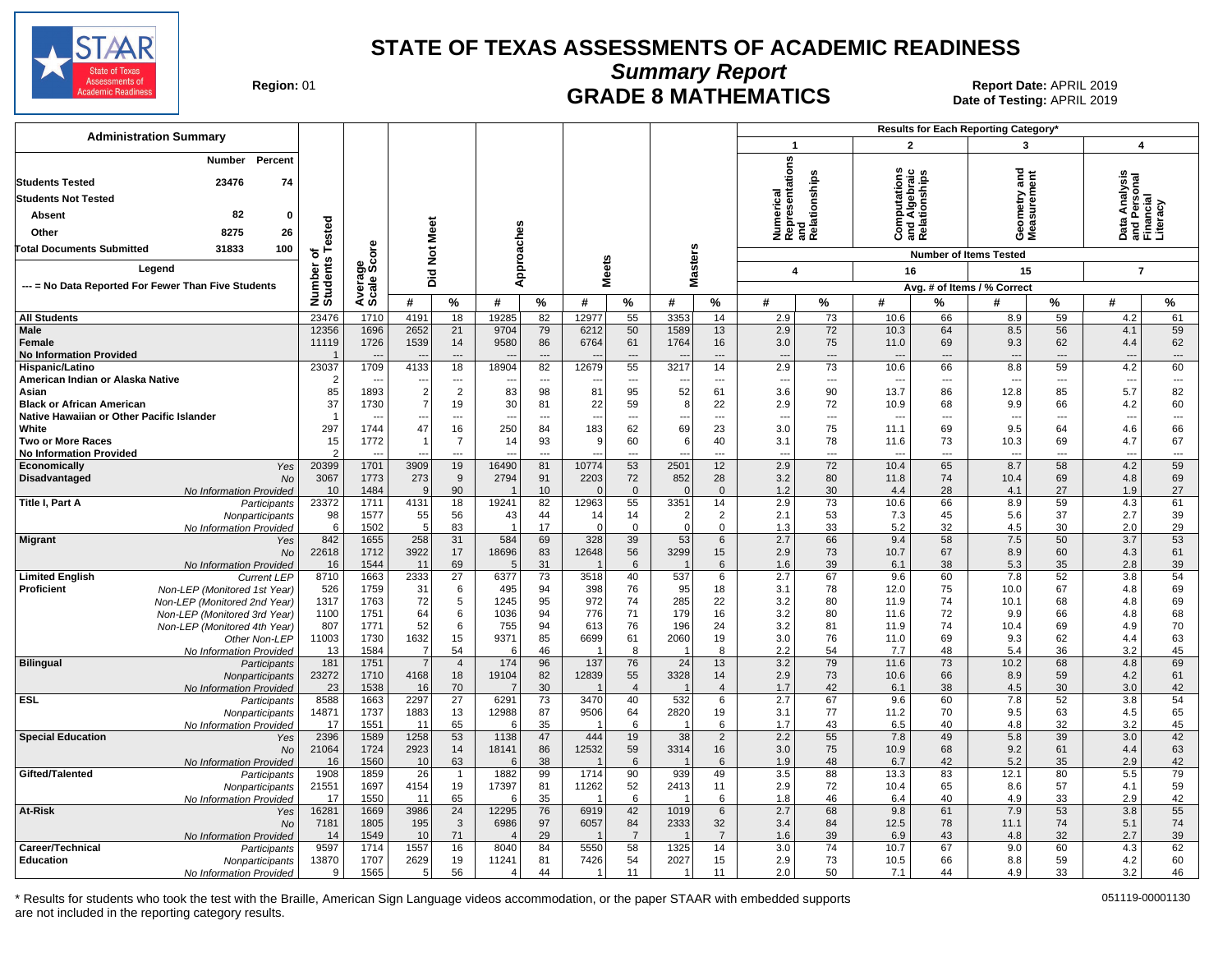

## **STATE OF TEXAS ASSESSMENTS OF ACADEMIC READINESS Combined Summary Report**

**Region: 01** 

**GRADE 5 READING** Report Date: APRIL 2019 **Date of Testing:**  APRIL 2019

| Legend<br>--- = No Data Reported For Fewer Than Five Students |                              | <b>STAAR</b>                 |                |            | <b>STAAR Spanish</b>         |                | <b>TOTAL</b>             |                              |                |                |  |
|---------------------------------------------------------------|------------------------------|------------------------------|----------------|------------|------------------------------|----------------|--------------------------|------------------------------|----------------|----------------|--|
|                                                               |                              | Number of<br>Students Tested |                | Approaches | Number of<br>Students Tested | Approaches     |                          | Number of<br>Students Tested |                | Approaches     |  |
|                                                               |                              |                              | #              | %          |                              | #              | %                        |                              | #              | %              |  |
| <b>All Students</b>                                           |                              | 28391                        | 22578          | 80         | 2262                         | 1888           | 83                       | 30653                        | 24466          | 80             |  |
| <b>Male</b>                                                   |                              | 14445                        | 10999          | 76         | 1142                         | 906            | 79                       | 15587                        | 11905          | 76             |  |
| Female                                                        |                              | 13945                        | 11578          | 83         | 1120                         | 982            | 88                       | 15065                        | 12560          | 83             |  |
| <b>No Information Provided</b>                                |                              | $\mathbf{1}$                 |                |            | $\overline{0}$               |                | $\sim$                   | $\mathbf{1}$                 |                |                |  |
| Hispanic/Latino                                               |                              | 27656                        | 21946          | 79         | 2253                         | 1881           | 83                       | 29909                        | 23827          | 80             |  |
| American Indian or Alaska Native                              |                              | 10                           | 9              | 90         | $\mathbf 0$                  | ---            | $\overline{\phantom{a}}$ | 10                           | 9              | 90             |  |
| Asian                                                         |                              | 129                          | 118            | 91         | $\mathbf 0$                  | $\sim$         | $\overline{a}$           | 129                          | 118            | 91             |  |
| <b>Black or African American</b>                              |                              | 135                          | 102            | 76         | $\Omega$                     | ---            | $\overline{a}$           | 135                          | 102            | 76             |  |
| Native Hawaiian or Other Pacific Islander                     |                              | 5                            | 3              | 60         | $\mathbf 0$                  | ---            | ---                      | 5                            | 3              | 60             |  |
| White                                                         |                              | 426                          | 375            | 88         | 9                            | $\overline{7}$ | 78                       | 435                          | 382            | 88             |  |
| <b>Two or More Races</b>                                      |                              | 29                           | 25             | 86         | $\overline{0}$               | $\overline{a}$ | ---                      | 29                           | 25             | 86             |  |
|                                                               |                              | $\mathbf{1}$                 |                |            | $\mathbf 0$                  |                |                          | 1                            |                |                |  |
| <b>No Information Provided</b>                                | Yes                          |                              |                |            |                              |                |                          |                              | 20434          |                |  |
| Economically                                                  |                              | 24000                        | 18603          | 78         | 2194                         | 1831           | 83                       | 26194                        |                | 78             |  |
| <b>Disadvantaged</b>                                          | <b>No</b>                    | 4389                         | 3974           | 91         | 68                           | 57             | 84                       | 4457                         | 4031           | 90             |  |
|                                                               | No Information Provided      | $\overline{2}$               |                |            | $\mathbf 0$                  |                |                          | 2                            |                |                |  |
| Title I, Part A                                               | Participants                 | 28047                        | 22268          | 79         | 2252                         | 1878           | 83                       | 30299                        | 24146          | 80             |  |
|                                                               | Nonparticipants              | 341                          | 309            | 91         | 9                            | 9              | 100                      | 350                          | 318            | 91             |  |
|                                                               | No Information Provided      | 3                            | $\overline{a}$ | ---        | 1                            | ---            | $\sim$                   | 4                            | $-$            | $\overline{a}$ |  |
| <b>Migrant</b>                                                | Yes                          | 761                          | 500            | 66         | 68                           | 50             | $\overline{74}$          | 829                          | 550            | 66             |  |
|                                                               | <b>No</b>                    | 27622                        | 22073          | 80         | 2191                         | 1836           | 84                       | 29813                        | 23909          | 80             |  |
|                                                               | No Information Provided      | 8                            | 5              | 63         | 3                            |                | ---                      | 11                           | $\overline{7}$ | 64             |  |
| <b>Limited English</b>                                        | <b>Current LEP</b>           | 10665                        | 7465           | 70         | 2252                         | 1884           | 84                       | 12917                        | 9349           | 72             |  |
| <b>Proficient</b>                                             | Non-LEP (Monitored 1st Year) | 866                          | 819            | 95         | 1                            | ---            | ---                      | 867                          | 819            | 94             |  |
|                                                               | Non-LEP (Monitored 2nd Year) | 1241                         | 1172           | 94         | $\mathbf 0$                  | ---            | ---                      | 1241                         | 1172           | 94             |  |
|                                                               | Non-LEP (Monitored 3rd Year) | 780                          | 729            | 93         | 0                            | ---            | ---                      | 780                          | 729            | 93             |  |
|                                                               | Non-LEP (Monitored 4th Year) | 663                          | 641            | 97         | $\mathbf 0$                  | $\overline{a}$ | $\overline{a}$           | 663                          | 641            | 97             |  |
|                                                               | Other Non-LEP                | 14175                        | 11752          | 83         | 9                            | $\overline{4}$ | 44                       | 14184                        | 11756          | 83             |  |
|                                                               | No Information Provided      | $\mathbf{1}$                 |                | ---        | $\mathbf 0$                  |                |                          | 1                            |                | ---            |  |
| <b>Bilingual</b>                                              | Participants                 | 9635                         | 6956           | 72         | 2181                         | 1829           | 84                       | 11816                        | 8785           | 74             |  |
|                                                               | Nonparticipants              | 18751                        | 15620          | 83         | 81                           | 59             | 73                       | 18832                        | 15679          | 83             |  |
|                                                               | No Information Provided      | 5                            | $\overline{2}$ | 40         | $\overline{0}$               | ---            | $\overline{\phantom{a}}$ | 5                            | 2              | 40             |  |
| <b>ESL</b>                                                    | Participants                 | 1328                         | 874            | 66         | 71                           | 54             | 76                       | 1399                         | 928            | 66             |  |
|                                                               | Nonparticipants              | 27056                        | 21701          | 80         | 2187                         | 1832           | 84                       | 29243                        | 23533          | 80             |  |
|                                                               | No Information Provided      | $\overline{7}$               | 3              | 43         | 4                            |                | ---                      | 11                           | 5              | 45             |  |
| <b>Special Education</b>                                      | Yes                          | 2484                         | 964            | 39         | 121                          | 61             | 50                       | 2605                         | 1025           | 39             |  |
|                                                               |                              | 25903                        | 21613          | 83         | 2137                         |                | 85                       | 28040                        | 23438          | 84             |  |
|                                                               | No                           |                              |                |            |                              | 1825           |                          |                              |                |                |  |
|                                                               | No Information Provided      | $\overline{4}$               |                |            | 4                            |                |                          | 8                            | 3              | 38             |  |
| Gifted/Talented                                               | Participants                 | 3357                         | 3321           | 99         | 101                          | 101            | 100                      | 3458                         | 3422           | 99             |  |
|                                                               | Nonparticipants              | 25031                        | 19256          | 77         | 2157                         | 1785           | 83                       | 27188                        | 21041          | 77             |  |
|                                                               | No Information Provided      | 3                            | $\overline{a}$ | ---        | 4                            | ---            | $\overline{a}$           | 7                            | 3              | 43             |  |
| At-Risk                                                       | Yes                          | 16767                        | 11491          | 69         | 2239                         | 1874           | 84                       | 19006                        | 13365          | 70             |  |
|                                                               | No                           | 11624                        | 11087          | 95         | 23                           | 14             | 61                       | 11647                        | 11101          | 95             |  |
|                                                               | No Information Provided      | $\mathbf 0$                  | $\overline{a}$ | ---        | $\overline{0}$               | $\overline{a}$ | $\overline{\phantom{a}}$ | $\Omega$                     | $---$          | $\overline{a}$ |  |